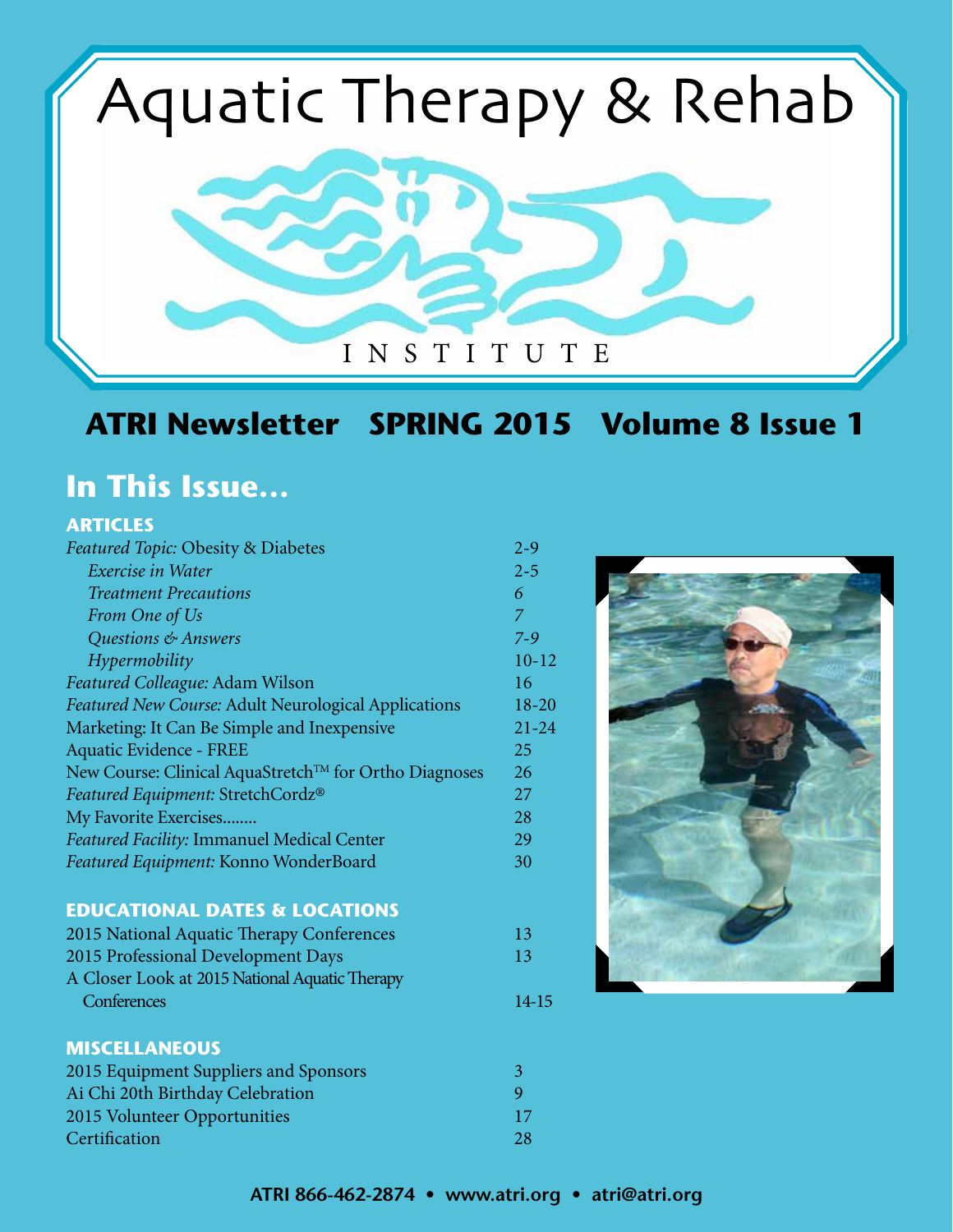### *Featured Topic:*

### **Obesity a global epidemic, considerations and recommendation for exercise in water**

By Lynda Keane MSc.

More than 2.1 billion people – nearly 30% of the global population are overweight or obese. The global economic impact amounts to \$2 trillion annually with the problem rapidly getting worse. Latest predictions state that almost half the world's adult population will be overweight or obese by 2030 (Dobbs et al 2014). With 34.9% of US adults overweight an increase in physical activity is an essential intervention (American Heart Association 2014) .

The disease process of obesity has been researched extensively. Relatively new findings have reported the development of obesity is influenced by hormonal mechanisms in the control of appetite and satiation. Leptin and Gherlin are two of the hormones that have significant influence on appetite and the regulation of food intake and satisfaction. These plus other appetite related hormones act on the hypothalamus. Lectin induces satiation (a feeling of fullness) whereas gherlin levels increase prior to meals to stimulate appetite and decreases after meals (Klok et. al. 2006). Therefore;

- Leptin deficiency or resistance results in overeating
- • Excessive Gherlin also leads to overeating

Obesity can be measured using the Body Mass Index (BMI) formula

**BMI = Weight (kg) ÷ Height² (m)**

However BMI is a general measurement and does not separate fat mass and fat-free mass yet is sufficiently accurate when waist measurement is taken, thus providing a fuller picture of an individual's health status.

|               | Principal cut-off points.<br><b>BMI</b> | <b>Additional cut-off points.</b><br><b>BMI</b> |
|---------------|-----------------------------------------|-------------------------------------------------|
| Overweight    | $\geq 25.00$                            | $\geq 25.00$                                    |
| Pre-obese     | $25.00 - 29.99$                         | $25.00 - 27.49$                                 |
|               |                                         | $27.50 - 29.99$                                 |
| <b>Obese</b>  | $\geq 30.00$                            | $\geq 30.00$                                    |
| Obese class 1 | $30.00 - 34.99$                         | $30.00 - 32.49$                                 |
|               |                                         | $32.50 - 34.99$                                 |
| Obese class 2 | $35.00 - 39.99$                         | $35.00 - 37.49$                                 |
|               |                                         | $37.50 - 39.99$                                 |
| Obese class 3 | $\geq 40.00$                            | $\geq 40.00$                                    |

International classification of overweight and obesity according to BMI, (WHO) 2007.

Recent evidence has highlighted the variance between risk attributed to a given BMI value and a client's ethnic background. There is evidence that ethnically-based variations in genetic predeterminations of obesity, adipose tissue placement and dietary behaviour change the risk. Research carried out on Caucasian individuals has resulted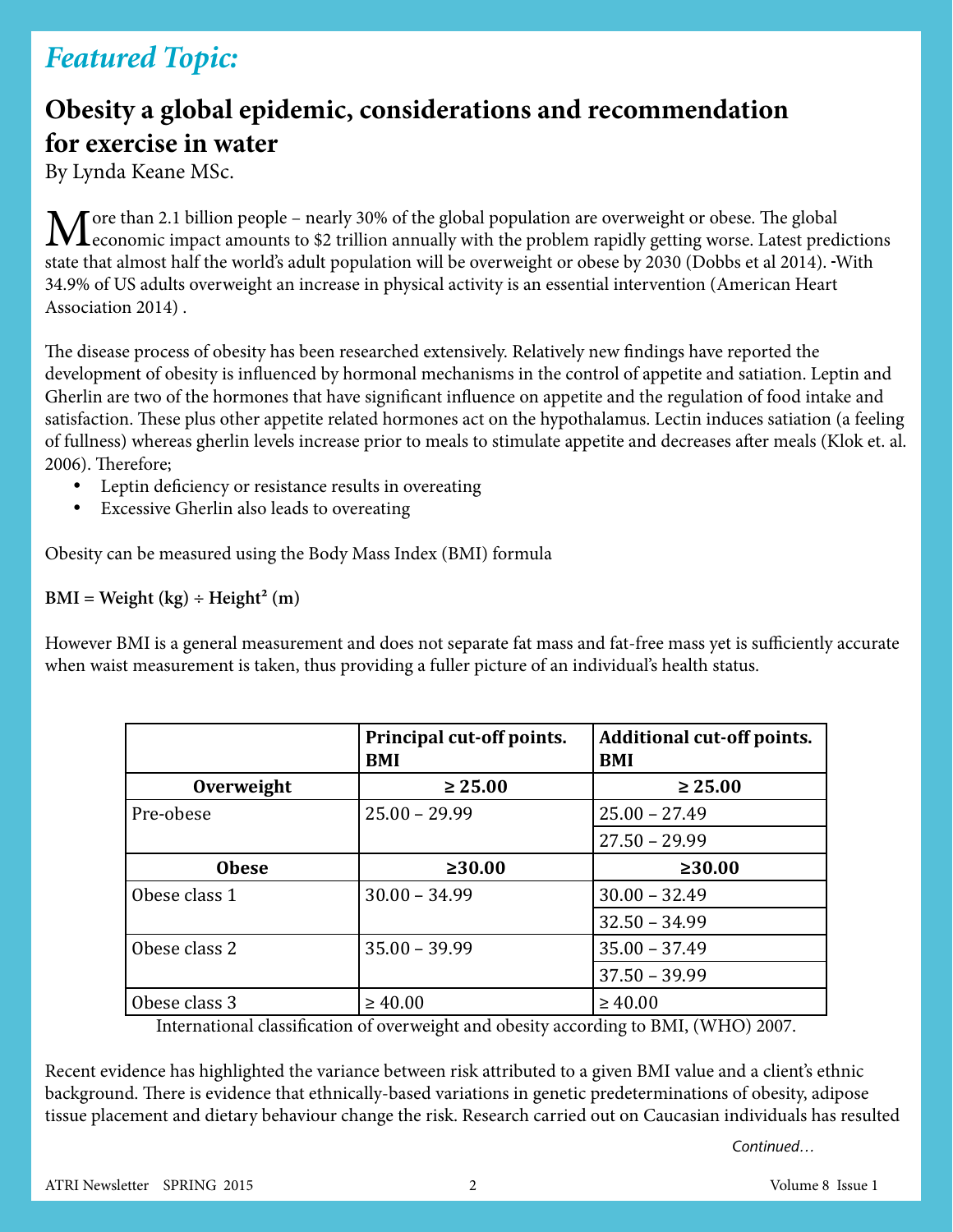#### **Obesity a global epidemic**

*Continued*

in data being generalised across the populations. Current evidence suggests a cut-off point be modified to  $27\text{kg/m}^2$ for Afro-Caribbean and some Asian groups (NICE 2011). It is important to make a client aware of the potential for inaccuracy with BMI score values, plus when discussing diet to not place a standard westernised diet on everyone.

Obesity is also the underpinning medical condition for many potential co-morbidities and as an instructor there are many considerations/precautions that need to be taken into account when planning a suitable exercise programme for a client referred with these co-morbidities such as:

- Excess sweating Ensure easy access to drinking water.
- Stress incontinence Ensure easy access to a toilet, train pelvic floor muscles.
- Breathlessness Refer back to health provider to check for Asthma. Do not over exert client, increase cardiovascular training appropriately to clients ability.
- Obstructive sleep apnoea Refer back to health provider check client is sleeping well, if client appears tired and sleep deprived take this into consideration during the session. Modify a session if client is unable to sustain the whole session.
- • Hypoventilation Refer back health provider. Train at suitable levels do not over exert.
- Stroke Only work with this client if suitably qualified.
- High Blood pressure No valsalva manouvres, limit isometric contractions.
- Thrombosis-Refer back to health provider.
- • Varicose veins No high impact exercises or exercises which compress the vein. Do not allow client to kneel down and sit on the heals.
- Oedema wear loose clothing over the oedema, work on ranges of movement, avoid compressing the joint above oedema. Avoid isometric contractions in involved limb. Should it be a new condition refer to health provider.
- Depression Maintain positive motivation, encouragement and feedback, review goals and positive achievements regularly.
- Type 2 diabetes Carry a glucose pack for emergency, Ensure client takes readings prior, during and post exercise for first three sessions. Recommend shoes due to possible foot pathology (AHA. 2014., NICE. 2011., WHO. 2014., Wright foundation 2013.) .

• 

Acute symptoms of Obesity: Shortness of breath (dyspnea); Inability to sustain sudden exertion (fatigue); Excessive everyday tiredness, leg, joint and back pain; low self-concept (esteem, confidence, worth etc).

Chronic symptoms of Obesity: Headaches, Blurred vision, Dizziness, and Chest pain (Hypertension, CHD, Angina pectoris); High Blood cholesterol (hypercholesterolaemia); Severe joint pain (osteoarthritis); Intense thirst, excessive urination, and fatigue (type2 diabetes mellitus); Reduced life expectancy.

The main treatment for obesity is the energy balance equation. Energy balance is when an individual consumes more calories than they expend in a given period, the only exception is when significant pathology is present.

Intake > Expenditure = positive energy balance  $\uparrow$  body fat Intake = Expenditure = neutral energy balance, body fat remains the same Intake  $\lt$  Expenditure = negative energy balance  $\downarrow$  body fat (ACSM 2008).

Regular physical activity has a positive effect on fat distribution by promoting visceral abdominal fat loss, this will also reduce the risk of cardiovascular disease and its variations. Therefore a calorie controlled diet plus exercise is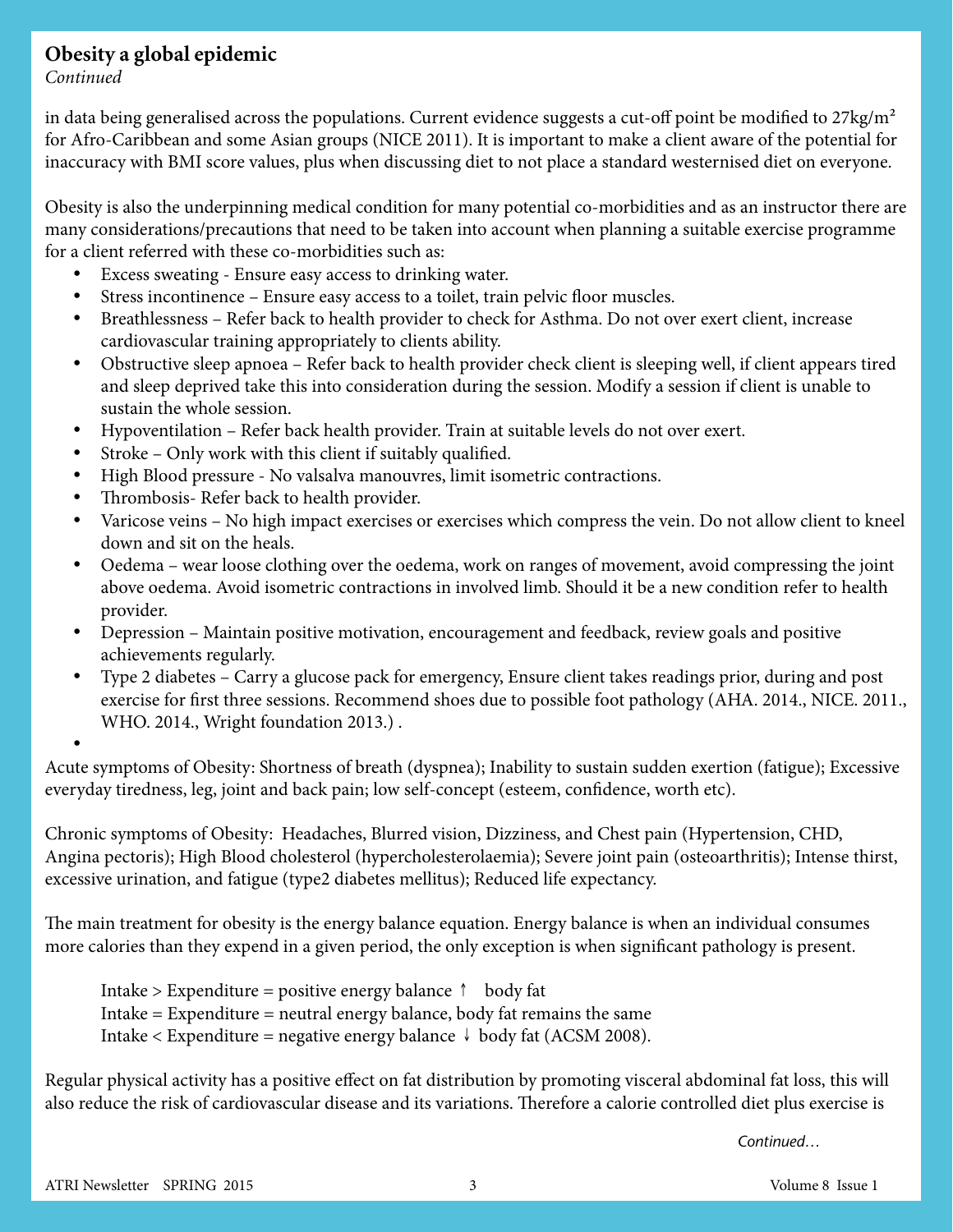#### **Obesity a global epidemic**

*Continued*

the optimal way forward for many clients (Wright foundation 2013).

Considerations for water exercise in obese clients:

- 1. Obese individuals may be self-conscious about wearing swim attire, allow them to come to poolside wearing a towel and slip into the pool close by.
- 2. Obese individuals may not be able to use ladder steps therefore ensure there is easy access.
- 3. Obese individuals may want to stay in deeper water as they will feel less exposed, however, fat floats and they need gravity to execute exercise with good form and sufficient speed.

| <b>Considerations for exercise with obese individuals</b>                                                                                                                                                                 |                                                                                                                                                                                                                  |  |
|---------------------------------------------------------------------------------------------------------------------------------------------------------------------------------------------------------------------------|------------------------------------------------------------------------------------------------------------------------------------------------------------------------------------------------------------------|--|
| <b>LAND</b>                                                                                                                                                                                                               | <b>WATER</b>                                                                                                                                                                                                     |  |
| Less tolerant of internal body heat.                                                                                                                                                                                      | Reduction of internal body heat through<br>conduction.                                                                                                                                                           |  |
| Affected by ambient heat mainly due to<br>the insulating effect from layers of fat.                                                                                                                                       | An average pool is 28-30°, naked skin<br>temperature is approximately 32 -33°<br>(Freitas 2011), clients will feel cooler<br>working out in the pool; this will result in<br>the ability to exercise for longer. |  |
| Excess levels of fat restrict movement.                                                                                                                                                                                   | Fat floats. Constantly cue and correct<br>posture.                                                                                                                                                               |  |
| Balance may be an issue resulting in a fear<br>of falling.                                                                                                                                                                | Balance can be retrained with more<br>confidence.                                                                                                                                                                |  |
| Vary upper and lower body exercises due<br>to fatigue.                                                                                                                                                                    | Vary exercise due to fatigue however due<br>to buoyancy the body will weigh less (up<br>to 75%) clients can exercise for longer.                                                                                 |  |
| Upper body will be weaker than lower as<br>lower body carries the excess weight.                                                                                                                                          | Water provides resistance 100% of the<br>time this will vary with different exercises<br>resulting in a symmetrically balanced<br>workout.                                                                       |  |
| Full range of movement may be an issue<br>due to excessive fat.                                                                                                                                                           | Buoyancy will assist in range of movement<br>(ROM) as fat depletes ROM will increase.                                                                                                                            |  |
| Machines may not be large enough for<br>an obese individual to sit in comfortably.<br>Therefore free weights may be easier to<br>use.                                                                                     | Use drag equipment over buoyancy<br>equipment initially as clients have<br>sufficient buoyancy of their own.                                                                                                     |  |
| Obese individual may experience difficulty<br>in breathing and feel they are having an<br>asthma attack, this is generally not the<br>case but could act as a barrier to exercise.<br>Pain may be felt in the joints when | Teach about hydrostatic pressure against<br>the body; Include some Ai Chi to help<br>individuals relax and relearn to breathe.<br>This also helps with focus.<br>Buoyancy will increase joint space and          |  |
| exercising.                                                                                                                                                                                                               | reduce pain.                                                                                                                                                                                                     |  |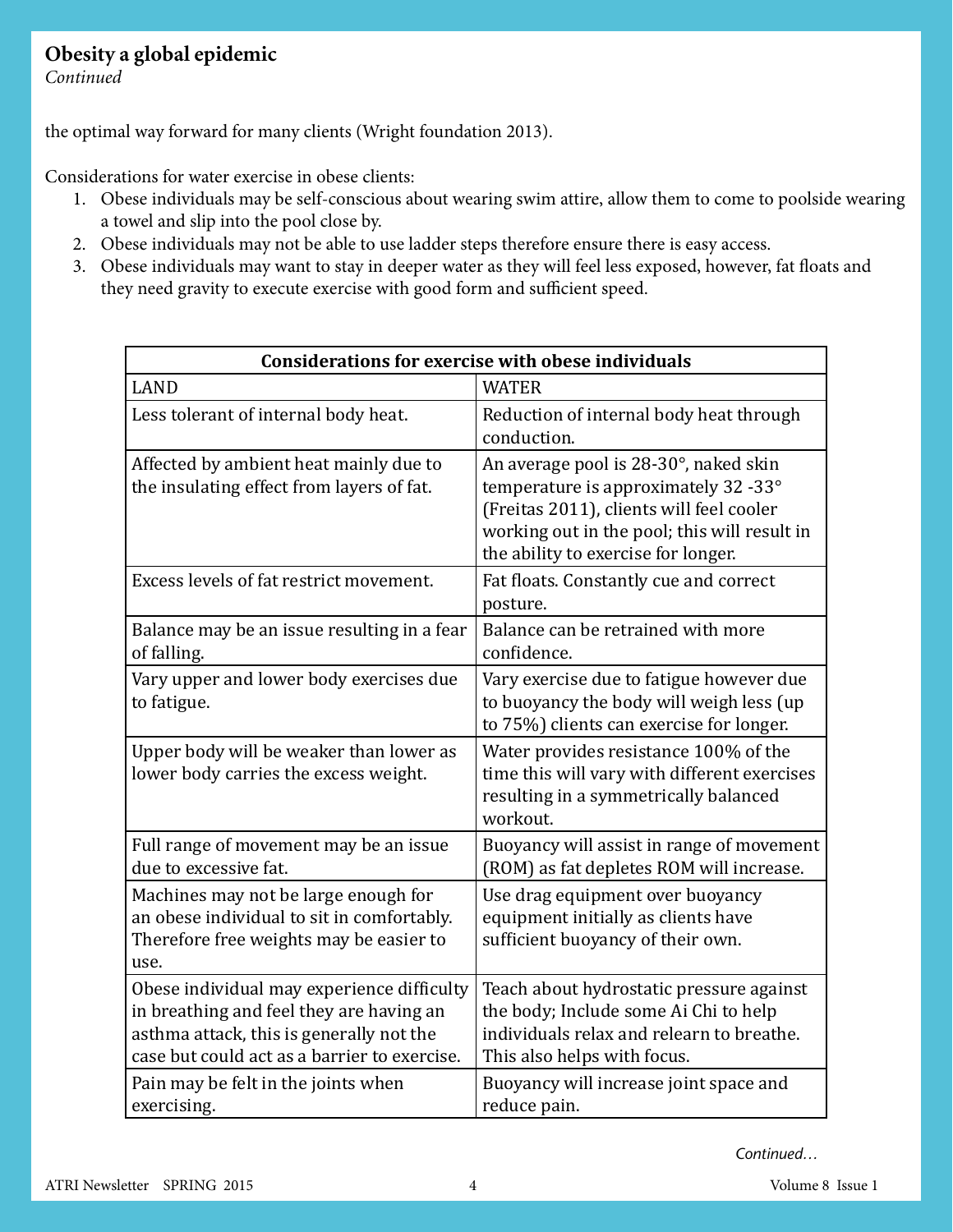#### **Obesity a global epidemic**

*Continued*

| An obese client will often have atrophy<br>of the muscles and localised weakness<br>resulting in low endurance and a fear of<br>falling.                                           | An obese client can exercise for longer<br>providing an endurance workout building<br>weaker muscles without a fear of falling.<br>This will also burn more calories.<br>Accelerating moves and increasing<br>intensity will also provide strength gains. |
|------------------------------------------------------------------------------------------------------------------------------------------------------------------------------------|-----------------------------------------------------------------------------------------------------------------------------------------------------------------------------------------------------------------------------------------------------------|
| Circuit training is a good way to start<br>exercising on land as clients will be<br>distracted from the effort of exercise by<br>a variety of changes occurring within a<br>class. | Aerobic, Circuit & interval training. Most<br>forms of exercise are achievable in water<br>as clients will work at their own level.                                                                                                                       |

Example for aquatic circuit.

#### **(SET 1)**

| <b>Station 1</b>   X Country Speed variant's                           | <b>Station 3</b>   Boxing arms blocking, right,<br>left, both. |
|------------------------------------------------------------------------|----------------------------------------------------------------|
| <b>Station 2</b> Boxing arms, upper cut,<br>roundhouse speed variant's | Station 4   Shuttle run/walk across pool<br>this is            |

**(TRANSITION)** Stations 1 & 3: & 2 & 4 Switch positions forwards and back ending back were started Stations 1 & 2: 3 & 4 Switch positions perform that exercise **(SET 2)**

#### **(TRANSITION)** Stations 1 & 2: & 3 & 4 Switch positions forwards and back Stations 1 & 3: 2 & 4 Switch positions perform that exercise **(SET3)**

#### **(TRANSITION)** Repeat set 2 movements final position. **(SET 4)**

#### **REFERENCES:**

ACSM Health – Related Physical Fitness Assessment Manual (2008).

American Heart Association. (2014). Obesity Information. Available from: www.heart.org/HEARTORG/getting healthy/ weightmanagement/obesity/obesity-information\_UCM\_307908\_Article.jsp#

Dobbs, R., Sawers, C., Thompson, F., Anyika, J., Woetzel, J., Child, P., McKenna, S., Spatharou, A., (2014). How the world could better fight obesity. Insight & Publications. McKinsey Global Institute. Available from: www.mckinsley.com/insight/economics\_studies/how\_the\_ world\_could\_better\_fight\_obesity.

Freitas, R. A., Jr., (2001). Functional Navigation., Thermography of the Human Body. Nanomedicine. Available from: www.hypertextbook. com/facts/2001/AbantyFarzana.shtml

Klok. M.D., Jakobsdottir. S., & Drent. M. L. (2006). The role of leptin and ghrelin in the regulation of food intake and body weight in humans: a review. Obesity Reviews. Available from: http://onlinelibrary.wiley.com/doi/10.1111/j.1467-789X.2006.00270.x/full

National Institute for Health and Clinical Excellence (NICE). (2011). Assessing body mass index and waist circumference thresholds for intervening to prevent ill health and premature death among adults from black, Asian and other minority ethnic groups in the UK. Public health Draft Guidance. Available from: http://www.nice.org.uk/guidance/ph46/documents/bmi-and-waist-circumference-black-andminority-ethnic-groups-draft-guidance2

WHO (2007). Obesity and overweight. Fact sheet N°311. Updated August 2014. Available from: http://www.who.int/mediacentre/ factsheets/fs311/en/

Wright foundation manual (gp referral) (2013). Physiological effects of Obesity

ATRI Newsletter SPRING 2015 5 Volume 8 Issue 1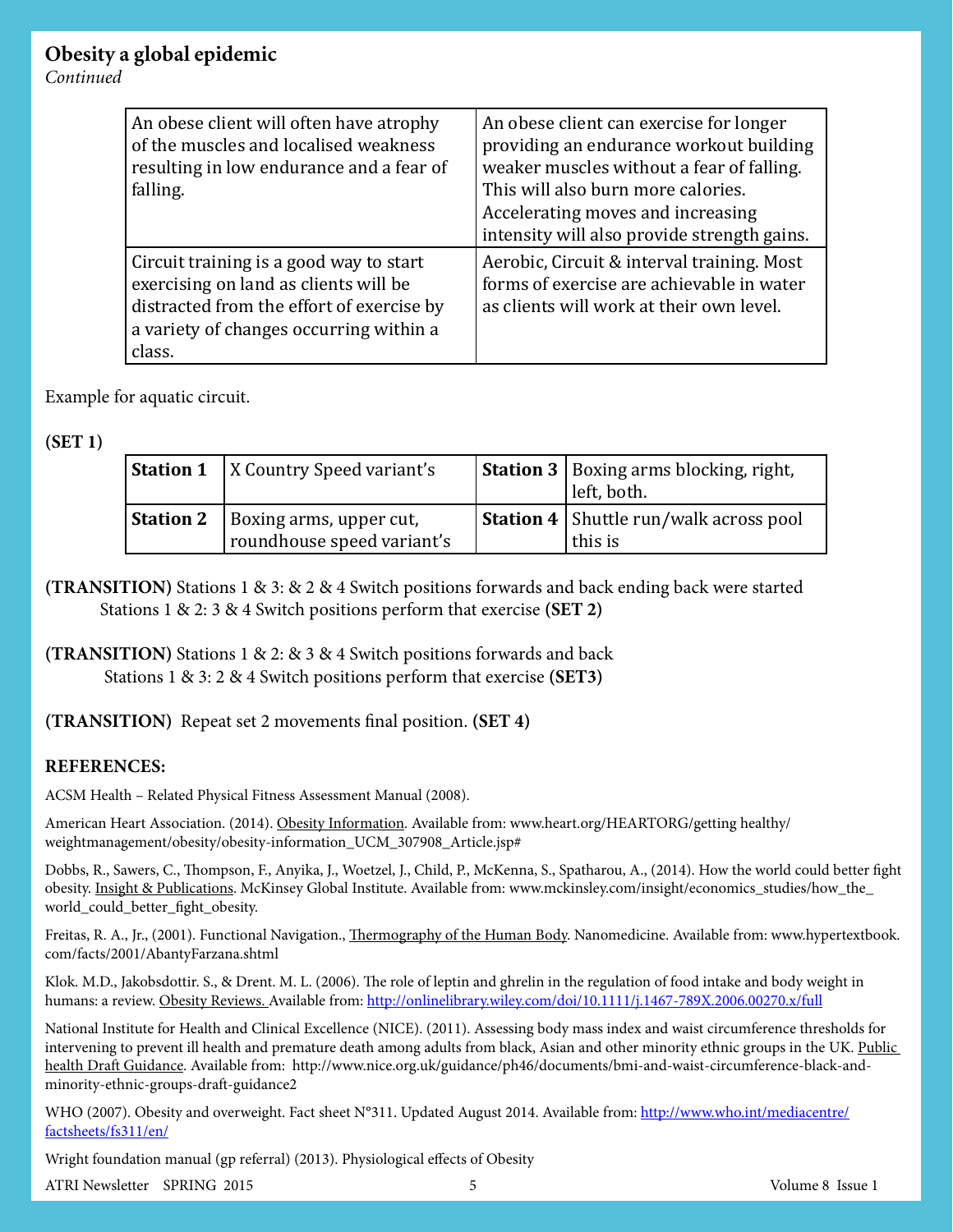### **Diabetes/Obesity Treatment & Precautions**

Mary LeBarre, PT DPT

espite increased public awareness, over 1/3 of US citizens are obese (1). Obesity not only contributes to increased risk of death, but can lead to many chronic medical conditions such as heart disease, stroke, arthritis, low back pain, type 2 diabetes and certain types of cancer. According to the CDC, 29.1 million people in the US have diabetes (90-95% of all cases Type 2 or adult onset diabetes (2)). With childhood obesity rates raising, it should not be a surprise that 1/3 of all newly diagnosed Type 2 diabetes cases are in individuals less than 18 years old. In 2008, the estimated medical costs for treating obese patients was \$147 billion (\$1429 higher per patient than non-obese patients).

**Treatment:** For both adults and children with diabetes one of the best types of treatment is lifestyle modification, including exercise. According to the American Diabetes Association (ADA) and the American College of Sports Medicine (ACSM), individuals with diabetes should perform aerobic exercise for 30-60 minutes per day (3-5x/week for adults, daily exercise for children). Often complications from obesity and diabetes, such as peripheral neuropathy, joint pain and back pain, limit a person's ability to exercise on land. Water exercise, through formal aquatic physical therapy or aquatic fitness classes, is a great way for individuals with diabetes and obesity to get a good workout and improve their health.

**Precautions:** There are some precautions when working with this patient population. ACSM recommends that individuals with diabetes keep blood glucose levels in the 100-300 range for exercise. Individuals are encouraged to check glucose levels before and after exercise and to bring a fast acting sugar (glucose tablets or juice/snacks) to exercise sessions. If peripheral neuropathy is an issue, individuals are strongly encouraged to wear protective footwear in the water to protect from cuts and for improved traction and balance. Water temperature is another factor to consider with these populations. If joint pain or low back pain is an issue, individuals may benefit from exercise in warmer water to encourage muscle relaxation, improve range of motion/strength and improve mobility. However, if your goal is aerobic activity to burn calories, exercise should be performed in a cooler pool (80-86°F) to prevent overheating. It is also important to remember that the glucose lowering effect of exercise can last 24-48 hours after the exercise session. For those individuals with diabetes, insulin or other medication dosages may have to be adjusted as needed.

**Treatment Hints:** If a patient is *new to exercise*, I will often start the patient with water walking variations (such as BackHab™) for dynamic strength, balance and improved confidence in aquatic environment.

*To increase the aerobic intensity* but protect painful joints from aggravation, I will use deep water cadence training.

I always incorporate *core stabilization* and upper/lower extremity strengthening with my patients.

A great way to *keep individuals from getting bored* is by doing a circuit (1-2 minutes of leg exercises, followed by water walking for a lap, 1-2 minutes arm exercises, walk another lap, etc.) The individual gets a great workout and is often surprised at how much more they can do.

#### BIBLIOGRAPHY

- (1) Centers for Disease Control and Prevention. Adult Obesity Facts. Accessed 1/6/15. http://www.cdc.gov/obesity/data/adult.html
- (2) Centers for Disease Control National Center for Chronic Disease Prevention and Health Promotion, Division of Diabetes Translation. National Diabetes Statistics Report,2014. Accessed 1/6/15. http://www.cdc.gov/diabetes/pubs/statsreport14/national-diabetesreport-web.pdf.
- (3) Exercise and Age Related Weight Gain. American College of Sports and Medicine. Accessed May 23, 2012. http://www.acsm.org/ docs/current-comments/exerciseandweightgain.pdf
- (4) Exercise and Type 2 Diabetes: American College of Sports Medicine and the American Diabetes Association: Joint Position Statement. Medicine & Science in Sports & Exercise. 2010; 42(12): 2282-2303.
- (5) Tucker ME. New Guidelines Address Type 2 Diabetes in Youth. Accessed June 24, 2013. http://www.medscape.com/viewarticle/77830

ATRI Newsletter SPRING 2015 6 Volume 8 Issue 1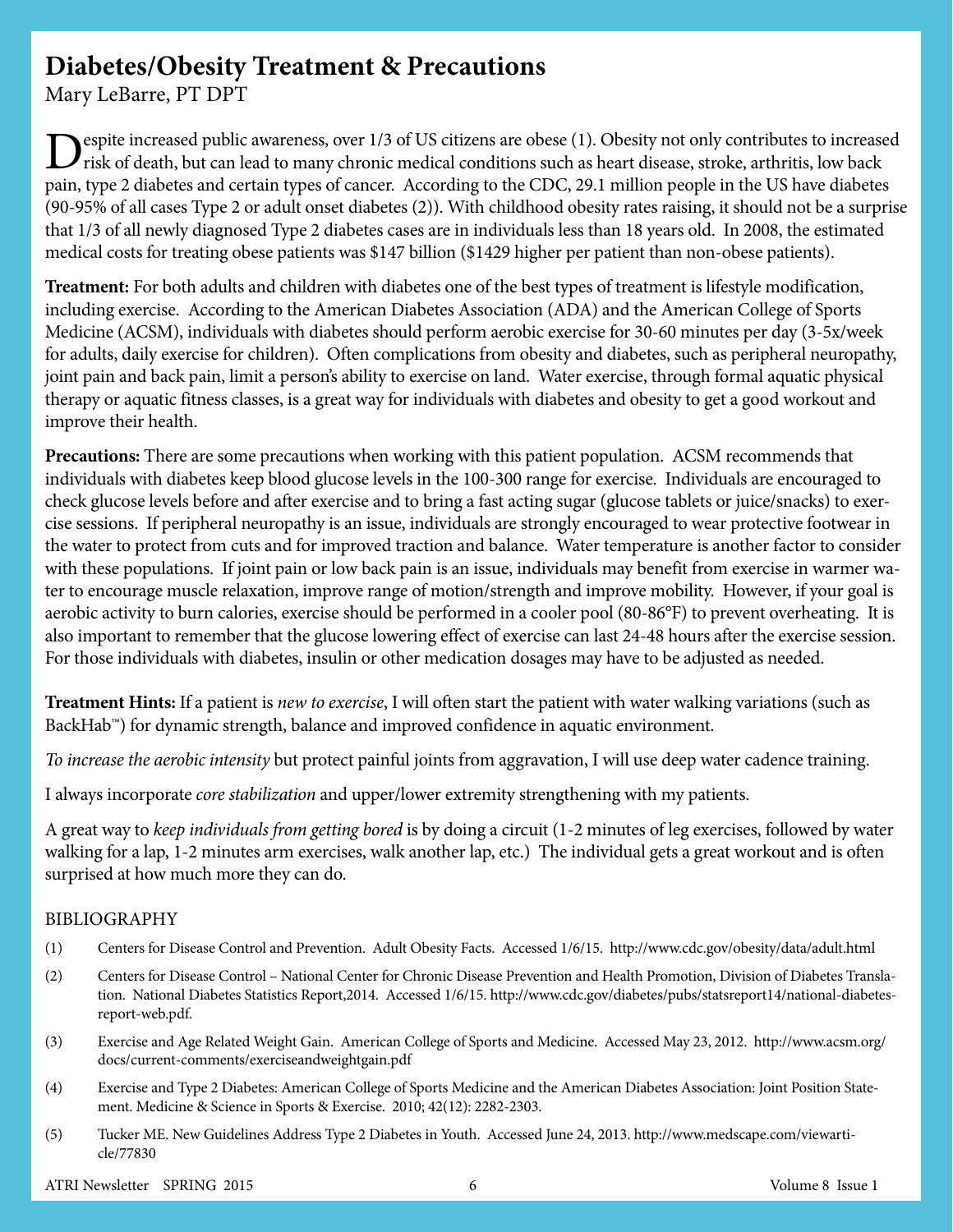### **Diabetes and Aquatics – From One of Us**

Sally Brindle, ATRIC

In April 2005, the day after my best friend died, I was diagnosed with Type 2 diabetes. My diabetes was part<br>hereditary, part obesity, and part couch potato. I was the Aquatic Program Coordinator at a not for profit gym, n April 2005, the day after my best friend died, I was diagnosed with Type 2 diabetes. My diabetes was part teaching swimming lessons and Arthritis Foundation Aquatics, but not doing much that was very active. I also was just beginning my journey with ATRI and AEA. These two activities have proven to probably be life savers for me.

When I was first diagnosed, my doctor told me that I had to get more active and lose weight. My A1c was 7.1 in the beginning, my weight 40 plus pounds over the obesity scale. A person without diabetes has an A1c less than 6, and a person with Type 2 should be between 6.1 and 6.4 per my physician. He sent me to a diabetes class to learn about counting carbs and how to lose weight, exercise, and eat right to bring down my glucose.

I absolutely hate to work out on land. I sweat like a pig. One of my bosses once told me that women don't sweat they glisten. I laugh whenever I think of that. Learning how to do and teach aquatic aerobics, I found an activity I could enjoy. I didn't sweat, my joints did not hurt (yes, I had arthritis on top of all else), and no one was watching me to see how silly I looked while exercising. It didn't ever bother me how I looked in a swim suit as I had worked in one most of my life and also was overweight most of my life. I felt so good doing it, I became involved in ATRI to help others as well as myself. I became AEA and ATRI certified. I also became a National Trainer for the Arthritis Foundation Aquatic Program.

It took several years, but with Weight Watchers and working out daily in the water, I lost 30 lbs, and my last three A1c's have been 5.8, 6.1, and 5.8. Between my obesity, my arthritis, and my hared of working out on land, I would never would have gotten where I am now without the water. Unfortunately, I got a new hip last year and gained back a lot of the weight while recovering. I got a new job as the Director of Aquatics in a hospital setting and am in the water doing aerobics and "therapy-type" things much of the day. It is thanks to the water that, even though I need to get back on track with my weight, my diabetes is still under control.

### **10 Questions & Answers on Diabetes**

1. **Are older people more likely to have diabetes?**

 *Yes, approximately 27% of people aged 65 or older have diabetes, compared with about 11% of people aged 20 or older (Ruder 2011).*

#### **2. What countries around the world have the most people (20–79 years old) with diabetes?**

 *According to the IDF (2014), countries that have the most people with diabetes are (in order) China, India, United States, Brazil and the Russian Federation.*

#### **3. What and when is World Diabetes Day?**

 *World Diabetes Day was created in 1991 by the International Diabetes Federation and the World Health Organization. The United Nations passed a resolution in 2007 declaring November 14 (birthday of Frederick Banting, codeveloper of insulin) as World Diabetes Day. On this day, U.N. member countries promote diabetes awareness with 5 radio and television programs, sports events, free screenings for diabetes, public information meetings, events for children, and walks, runs and more.*

#### **4. What do I do if a diabetic client is experiencing hypoglycemia?**

```
ATRI Newsletter SPRING 2015 7 Volume 8 Issue 1
```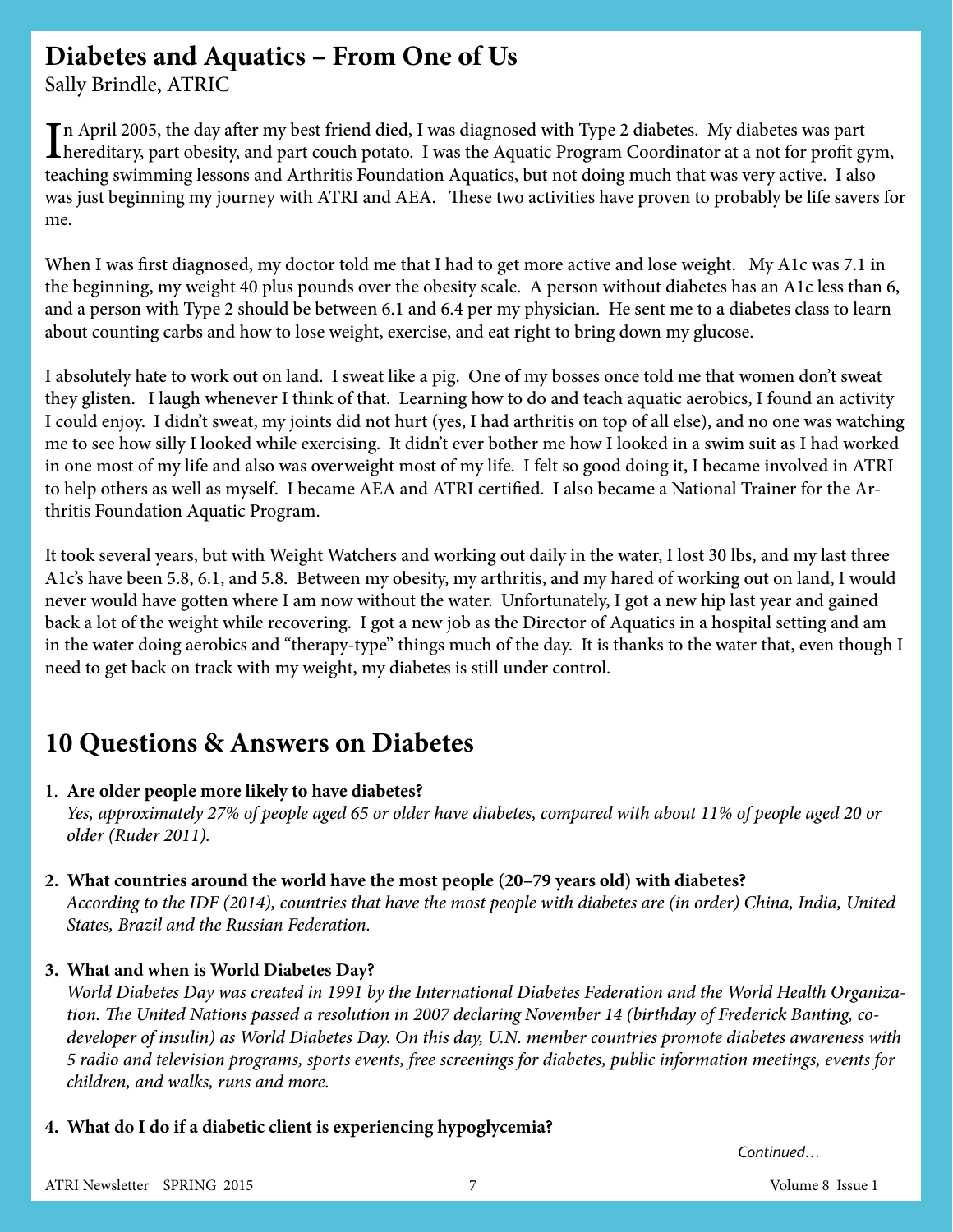#### **Diabetes and Aquatics - 10 Questions**

*Continued*

 *Hypoglycemia is defined as blood glucose below 70 mg/dL aDa 2014b). Symptoms can include shakiness, nervousness, anxiety, sweating, chills, irritability, confusion, rapid resting heartbeat, light-headedness, dizziness, hunger, nausea, blurred/ impaired vision, tingling in the lips or tongue, headache, weakness and lack of coordination. The ADA recommends the following treatment for hypoglycemia:*

- Consume 15–20 g of glucose or some simple carbohydrates (examples: 2 tablespoons of raisins; 1⁄2 cup of juice or regular soda [not diet]; 1 tablespoon of sugar, honey or corn syrup; or 8 ounces of nonfat or 1% milk).
- Retest blood glucose after 15 minutes.
- If hypoglycemia continues, repeat first step.
- Once blood glucose has returned to normal, eat a small snack if the next planned meal or snack is more than an hour or two away.

#### **5. What is diabetic ketoacidosis?**

 *When muscle cells become deficient in glucose uptake, the body burns more fat than usual for energy. This metabolic imbalance produces ketone byproducts from the fat metabolism. When these ketones continually build up, they become toxic acids in the bloodstream. symptoms include those observed with diabetes as well as nausea, vomiting, abdominal pain, difficulty breathing and a fruity odor to the breath (ADA 2014c). The condition is serious and requires medical attention.*

#### **6. What type of diet is best for the prevention and management of diabetes?**

 *Evidence suggests that a Mediterranean-inspired diet may help prevent type 2 diabetes and improve glucose utilization. This type of diet generally consists of moderate consumption of fish, poultry, vegetables, cereals, fruit, legumes, whole grains, olive oil and wine, and relatively low consumption of red meat (Esposito 2011).*

#### **7. Does yoga help people with type 2 diabetes?**

 *Yes. Gordon et al. (2008) had 77 adult diabetic subjects (average age 64) complete hathayoga exercise at least 1 day a week for 6 months. Subjects improved their fasting blood glucose and lipid profiles, indicating that hatha yoga may be a safe and viable therapy for type 2 diabetes mellitus. Although these findings are promising, more research is needed in this area.*

#### **8. How should teenagers with type 2 diabetes exercise?**

 *The ADA (2014d) recommends aerobic exercise, resistance training and recreational activities. With aerobic exercise, start with 10 minutes per day, and progress gradually to 1 hour each day. Resistance training three to four times a week is a target goal. ADA encourages teens to stay active recreationally by dancing, hiking, walking and playing sports with friends and family.*

#### **9. Will eating too much sugar cause diabetes?**

 *According to the AFA (2014e), evidence suggests that drinking sugary beverages is linked to type 2 diabetes. To prevent the disease, the organization recommends limiting intake of regular soda, fruit punch, fruit drinks, energy drinks, sports drinks, sweet tea and other sugary drinks.*

#### **10. Should people with diabetes avoid starchy foods?**

 *According to the ADA (2014e), evidence suggests that drinking sugary beverages is linked to type 2 diabetes. To prevent the disease, the organization recommends limiting intake of regular soda, fruit punch, fruit drinks, energy drinks, sports drinks, sweet tea and other sugary drinks.*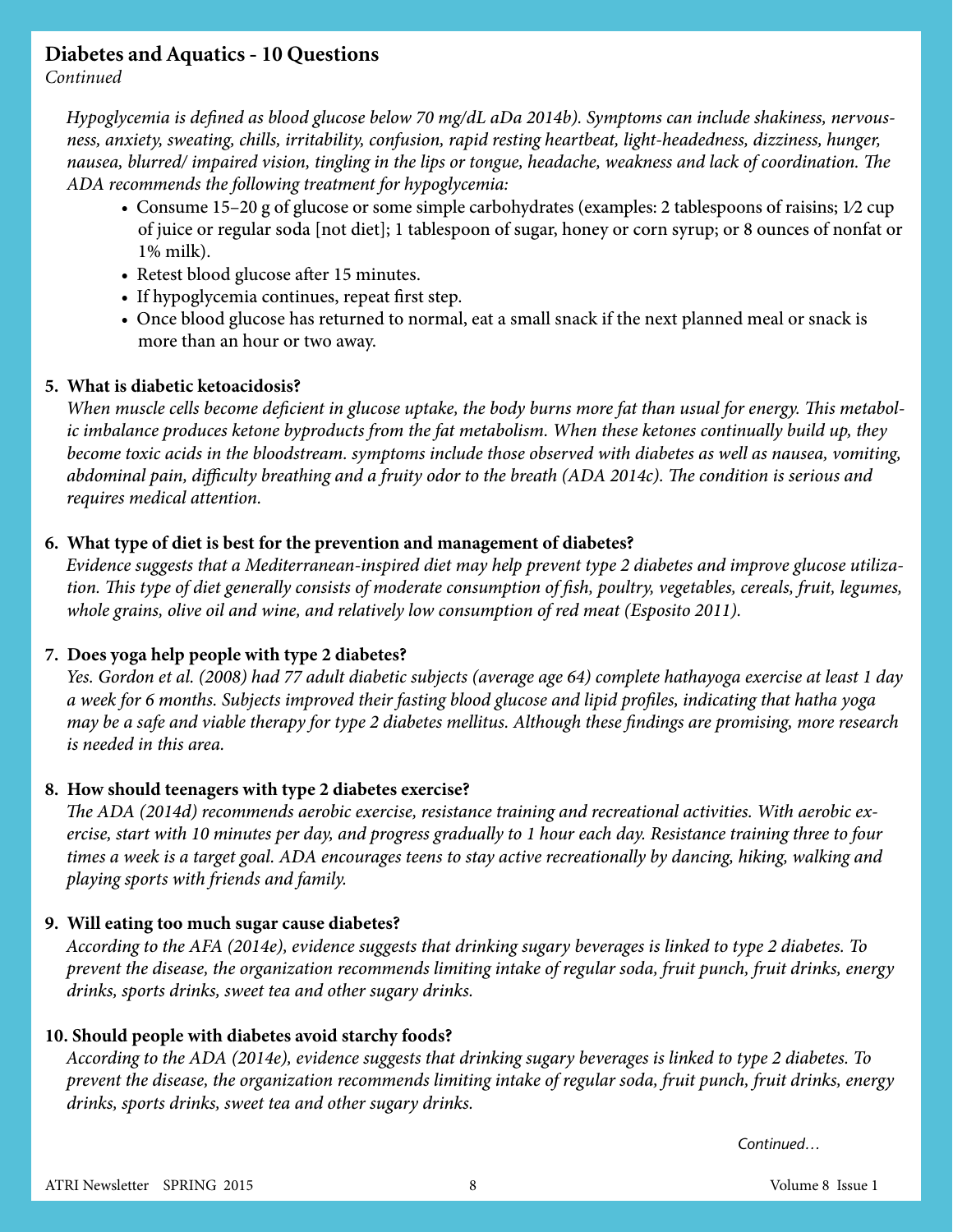### Planning for the Ai Chi 20th Birthday in June!

Many of you who teach Ai Chi have heard great feedback from your clients. You have<br>heard about how Ai Chi has helped them daily and how it has improved their Quality of Life in so many ways.

You can help with the promotion and success of this Ai Chi celebration by sending us their wonderful stories!

All you need to do is forward us a short e-mail - you could write it or you could even ask your participants to send us a short description about how Ai Chi has helped them.

As well, how about submitting a short video clip of your class? Each class is unique and everyone can learn from your experiences!

Please e-mail your photos, articles and video clips by February  $15<sup>th</sup>$  to Jane Ohberg at: jane@trainingforhealth.ca

For more information about the celebration go tohttp://www.atri.org/Sanibel%20June%20 15.htm. Our celebration, with the originator of Ai Chi (Jun Konno), is in the middle of the ATRI conference.

#### **Diabetes and Aquatics - 10 Questions**

*Continued*

#### **REFERENCES**

ADA. 2014c. DKA (ketoacidosis) & ketones. www.diabetes.org/living-with-diabetes/complications/detoacidosis-dka.html?loc=lwd-slabnav; accessed June 6, 2014.

ADA. 2014d. Children and type 2 diabetes. www.diabetes.org/living-with-diabetes/parents-and-kids/children-and-type-2; accessed June 6, 2014.

ADA. 2014e. Diabetes myths. www.diatetes.org/diabetes-basics/myths/; accessed June

Esposito, K., et al. 2011. Prevention and control of type 2 diabetes by Mediterranean diet: A systematic review. *Diabetes Voice,* 56 (1), 29–31.

Gordon, L.A., et al. 2008. Effect of exercise therapy on lipid profile and oxidative stress indicators in patients with type 2 diabetes. *BMC Complementary and Alternative Medicine*, 8 (21). doi:10.1186/1472-6882-8-21.

IDF (International Diabetes Federation). 2014. Types of diabetes. www.idf.org/types-diabetes; accessed June 7, 2014.

Ruder, K. 2011. *American Diabetes Association Complete Guide to Diabetes*. Alexandria, VA: American Diabetes Association.

### We have another article at www.atri.org on Diabetes.

Click on Articles of Interest in the left column, then scroll down until you see it.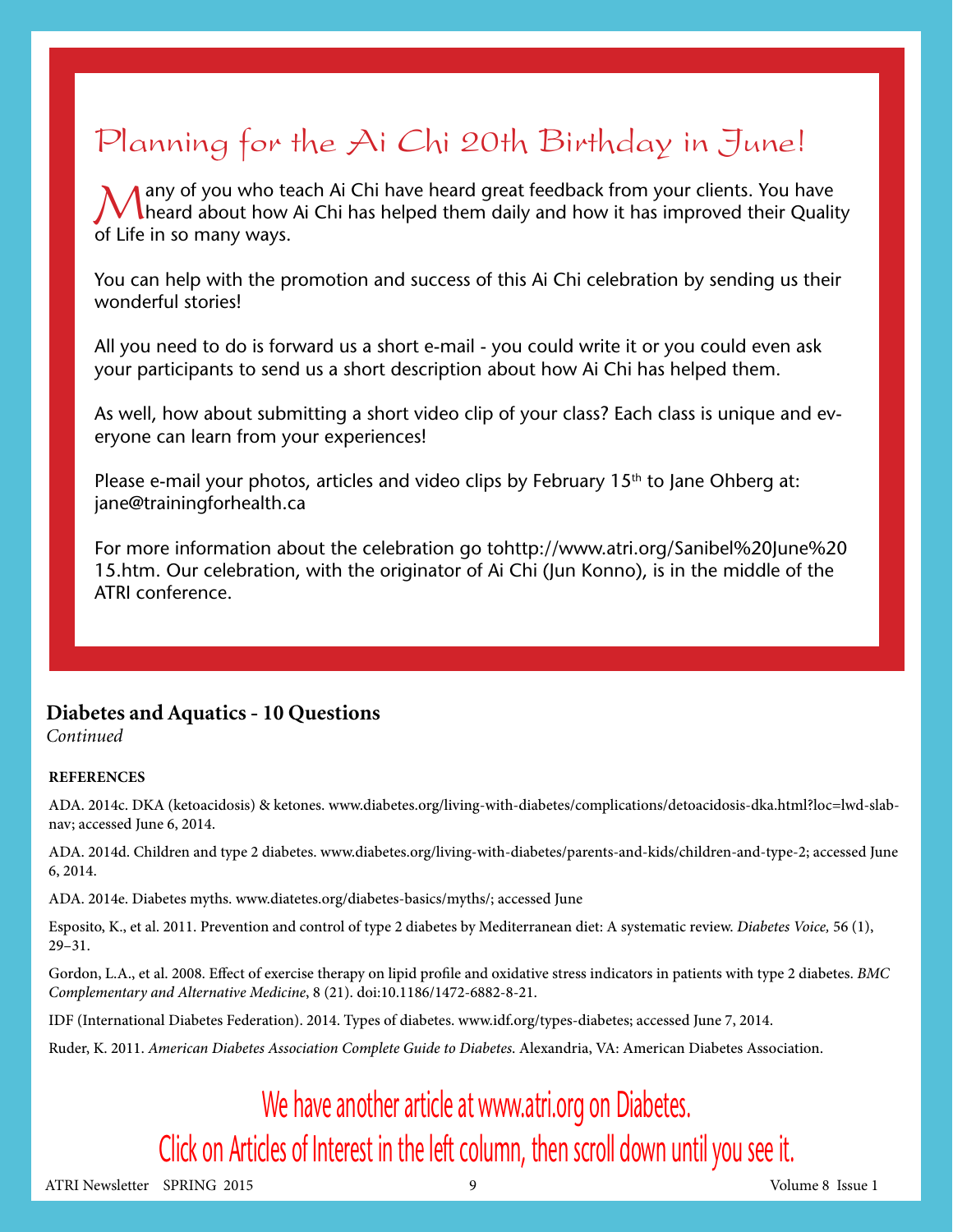### **Obesity & Hypermobility - How Two Become One By Lynda Keane MSc***.*

 $\prod_{\text{ROM}}$  and is often misdiagnosed, unrecognised and poorly managed. It is a multi systemic Hereditary  $\Gamma$  and is often misdiagnosed, unrecognised and poorly managed. It is a multi systemic Hereditary  $\Gamma$  is a multi Connective Tissue Disorder (NHS. 2014). Overweight and obesity are defined as abnormal or excessive fat accumulation that may impair health (WHO 2014). It is possible both conditions can be present in one individual. This article will highlight some of the shared symptoms of these two conditions and review how an individual can successfully exercise in water.

| <b>Condition comparison</b>     |                                 |
|---------------------------------|---------------------------------|
| <b>Obesity</b>                  | <b>Hypermobility</b>            |
| <b>Signs &amp; symptoms</b>     | <b>Signs &amp; Symptoms</b>     |
| Fatigue                         | Fatigue                         |
| Joint Pain                      | Joint Pain                      |
| Chronic headaches               | Headaches                       |
| <b>Blurred vision</b>           | Possible eye pathology          |
| <b>Dizziness</b>                | POTS, Dizziness/fainting        |
| chest pain                      | Heart palpatations              |
| Sweating                        | Sweating                        |
| Incontinence/Urinary frequency  | Urinary incontinence            |
| <b>Progression of condition</b> | <b>Progression of condition</b> |
| OA                              | OA                              |
|                                 |                                 |

Shared signs and symptoms between obesity (Wright foundation. 2013) and hypermobility (Gastori et al. 2011., Hakim. 2013)

Hypermobility can present with or without pain. When a client is hypermobile with extensive pain there can be an issue with exercise. Many hypermobile clients do not like to exercise for fear of subluxation, dislocation or increased pain. As a result these individuals may potentially become or already be obese.

With pain, poor proprioception and lack of joint stability water becomes an ideal medium for obese/hypermobile clients to exercise. The properties of water including buoyancy, viscosity, hydrostatic pressure and waters conduction of heat away from the body (Reducing the effect of sweating), client are able to exercise for longer with minimal impact but maximum benefit. Strength and endurance can be successfully targeted to maximize exercise affect.

A suitably qualified instructor can reduce/remove potential risk of injury. With the multiple benefits of water exercise these clients will potentially improve every aspect of life. This will also help reduce the cost of additional medication and medical attention needed from the Health Services (NHS. 2013., Wright foundation. 2013). With decreased weight the client will reduce pain levels in all joints and increase mobility, stability and ROM which will also potentially reduce the risk of early onset osteoarthritis and potentially joint replacement. Additional benefits can include self-confidence, improved quality of life and a decreased risk of potential future injury.

30 minutes of exercise 5 x per week is optimal for this population, start slowly then increase intensity when client is ready (ASO. 2011).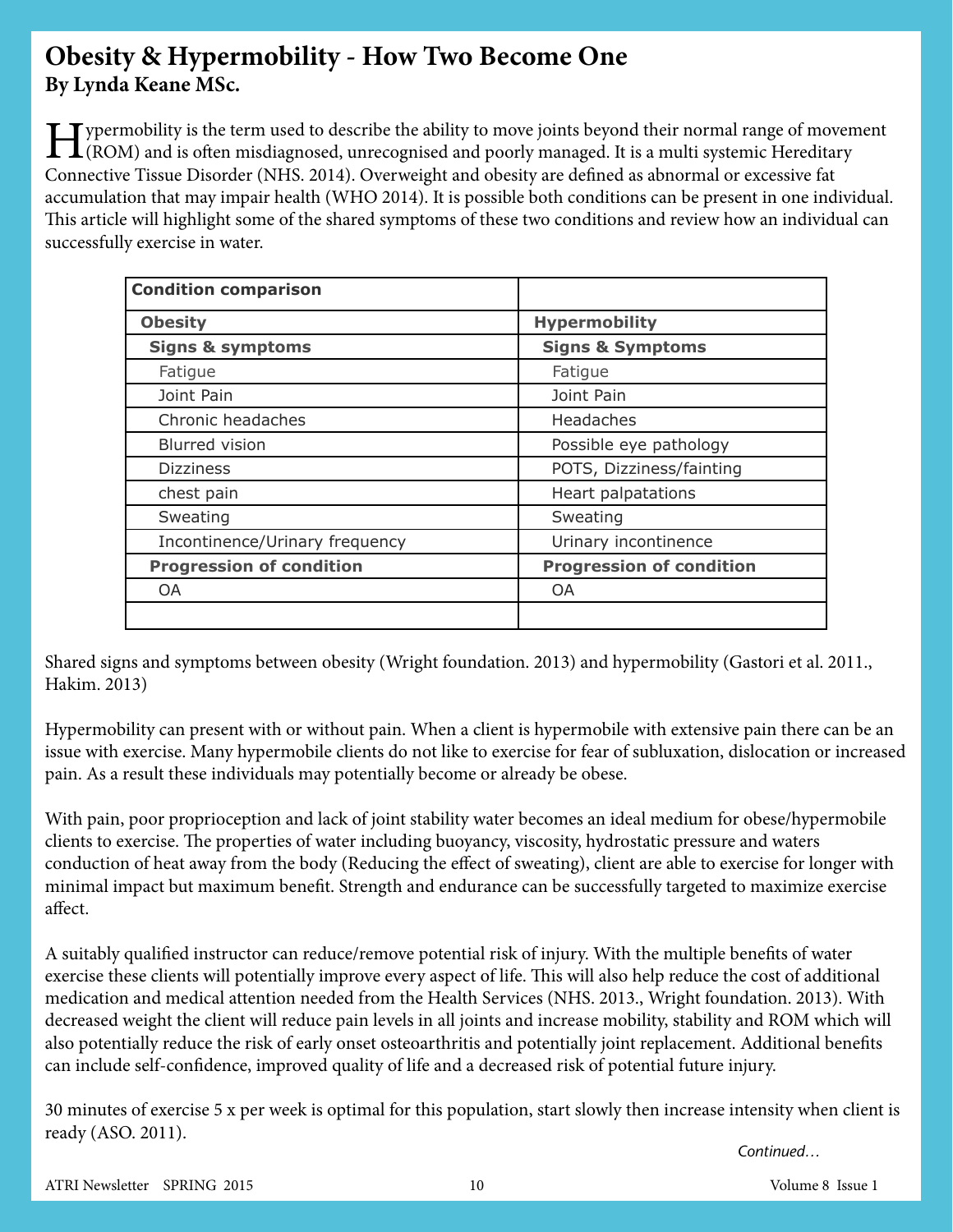### **Obesity & Hypermobility**

*Continued*

Suggested class format plus 6 week progression.

#### Week 1: 30 minute class

| <b>Component</b>                 | Length of time | <b>Exercise</b>                                                         | <b>Focus</b>                                                  |
|----------------------------------|----------------|-------------------------------------------------------------------------|---------------------------------------------------------------|
| Warm Up                          | 7 minutes      | Ai Chi                                                                  | Breath & Movement<br>control                                  |
| Interval: Strength/<br>Endurance | 7 minutes      | Large muscle<br>groups mid range of<br>movement due to<br>hypermobility | Good quality<br>movement, high<br>repetitions no<br>equipment |
| Interval: Aerobic                | 7 minutes      | Walking in water is<br>excellent for both<br>populations                | Posture, core<br>stability, joint<br>stability, balance       |
| Warm down                        | 8 minutes      | Ai Chi                                                                  | Control, self<br>focusing,                                    |

Exercise time increasing as appropriate.

Week 6 progression: 45 minute class

| <b>Component</b>                                      | Length of time                                                                               | <b>Exercise</b>                                                                                                                                               | <b>Focus</b>                                                                                                                                                                                                                    |
|-------------------------------------------------------|----------------------------------------------------------------------------------------------|---------------------------------------------------------------------------------------------------------------------------------------------------------------|---------------------------------------------------------------------------------------------------------------------------------------------------------------------------------------------------------------------------------|
| Warm Up                                               | 7 minutes                                                                                    | Walking, forwards,<br>backwards, sideways.                                                                                                                    | Movement control,<br>body preparation<br>for exercise. 1 Heart<br>rate.                                                                                                                                                         |
| Interval: Strength/<br><b>Endurance lower</b><br>body | 7 minutes<br>Lower body<br>tends to be<br>stronger due to<br>carrying excess<br>body weight. | X country $=$ quads and<br>hamstrings ensuring<br>feet stay on the floor<br>preventing impact &<br>hypermobility                                              | Good quality<br>mid ROM, high<br>repetitions no<br>equipment, core +<br>leg strength and<br>endurance.                                                                                                                          |
| Interval: Strength/<br>Endurance upper<br>body        | 8 minutes                                                                                    | Breast stroke arms<br>thumbs up for<br>Rhomboids, Traps,<br>Reverse breast stroke<br>for pectorals and<br>bicep.<br>Lateral Bicep/tricep<br>scoop, side rock. | Ensure client sees<br>hands out of the<br>corner of their<br>eye ensuring no<br>hyperextension.<br>Scapula depression<br>and retraction. Side<br>rock with scapula<br>depression. Ensure<br>shoulder does not<br>lead the move. |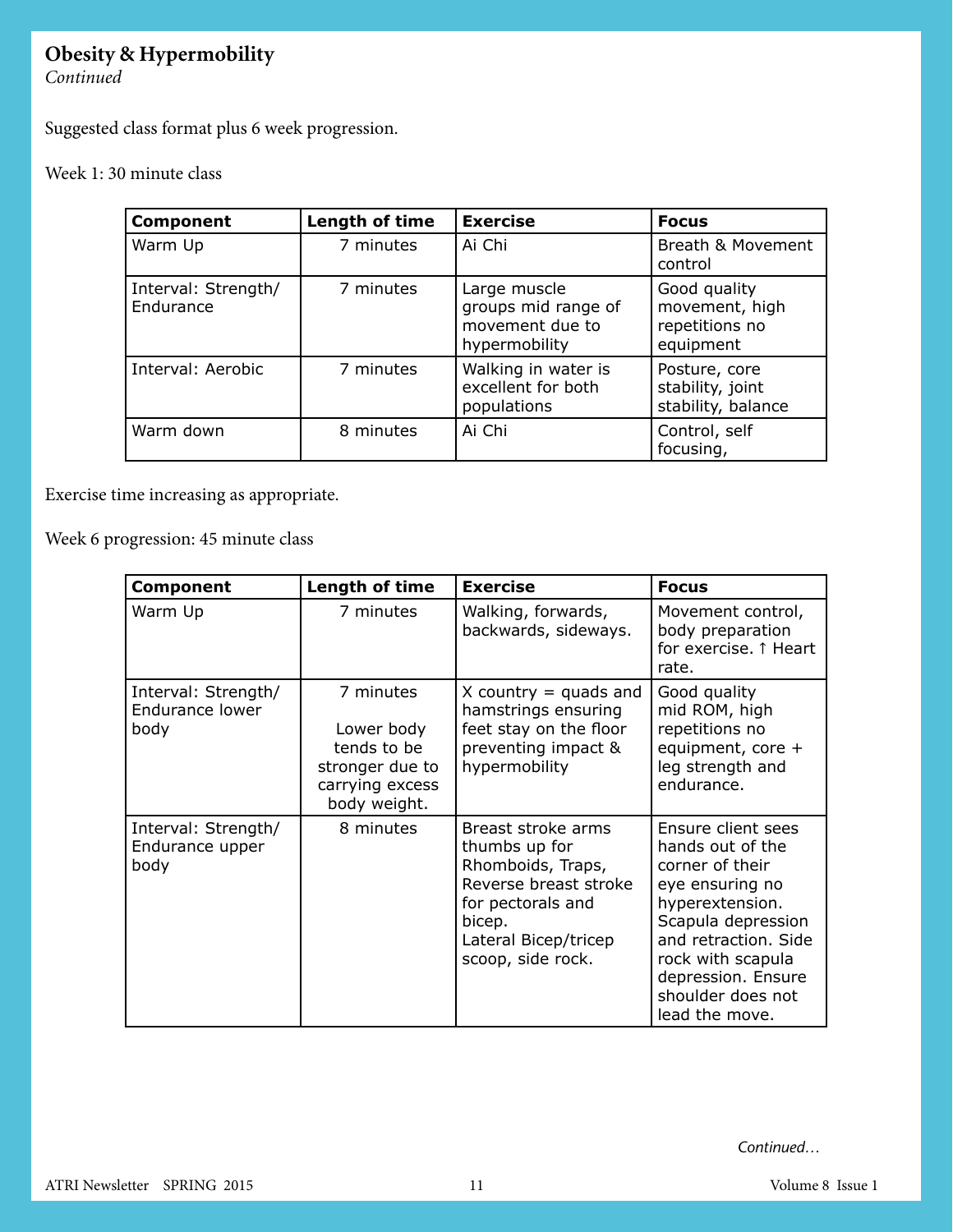#### **Obesity & Hypermobility**

*Continued*

| Interval: Aerobic | 15 minutes | Knees narrow lift<br>90/90° hips and knees<br>to ensure control of<br>hypermobility. Heel<br>flicks towards bottom,<br>Keep knees pointing to<br>pool bottom, engage<br>abdominals. | Posture, core<br>stability, joint<br>stability, balance                     |
|-------------------|------------|-------------------------------------------------------------------------------------------------------------------------------------------------------------------------------------|-----------------------------------------------------------------------------|
| Warm down         | 8 minutes  | Ai Chi                                                                                                                                                                              | Balance, breathing<br>self focusing,<br>returning to pre<br>exercise state. |

#### **REFERENCES:**

Association for the study of obesity (ASO). (2011). New UK wide physical activity guidelines. Available from: www.dh.gov.uk/en/Aboutus/ Features/DH\_128215). The report.

Gastori. M, Sperduti I, Celletti C, Camerota F, Grammatico P. (2011). Symptom and joint mobility progression in the joint hypermobility syndrome (Ehlers-Danlos syndrome, hypermobility type). Clinical and Experimental Rheumatology. Available from: http://www.ncbi.nlm. nih.gov/

Hakim. A. J. (2013). Joint Hypermobility Syndrome (JHS) and Ehlers-Danlos Syndrome Hypermobility Type (EDS-HM) A Brief Guide for Medical Professionals on Presentation, Diagnosis, and Treatment. Clinical guidelines to JHS HMSA. Available from: http://hypermobility. org/

NHS choices. (2014). Joint hypermobility – Symptoms. NHS choices, your health, your choices. Available from: http://www.nhs.uk/ Conditions/Joint-hypermobility/Pages/Symptoms.aspx

WHO (2014). Obesity and overweight Fact sheet N°311. Available from: http://www.who.int/mediacentre/factsheets/fs311/en/

Wright foundation (gp referral) Manual. (2013) Obesity.

*Lynda Keane MSc. www.bodyactif.co.uk lynda@bodyactif.co.uk*



### **Check us out on Facebook**

If you have been to our Facebook page, come back and if you haven't – check us out. We have some great new photo albums posted and we will be adding more weekly. Find us at:

http://www.facebook.com/pages/Aquatic-Therapy-Rehab-Institute/179253248781779

https://www.facebook.com/pages/ AquaStretch/325327940865268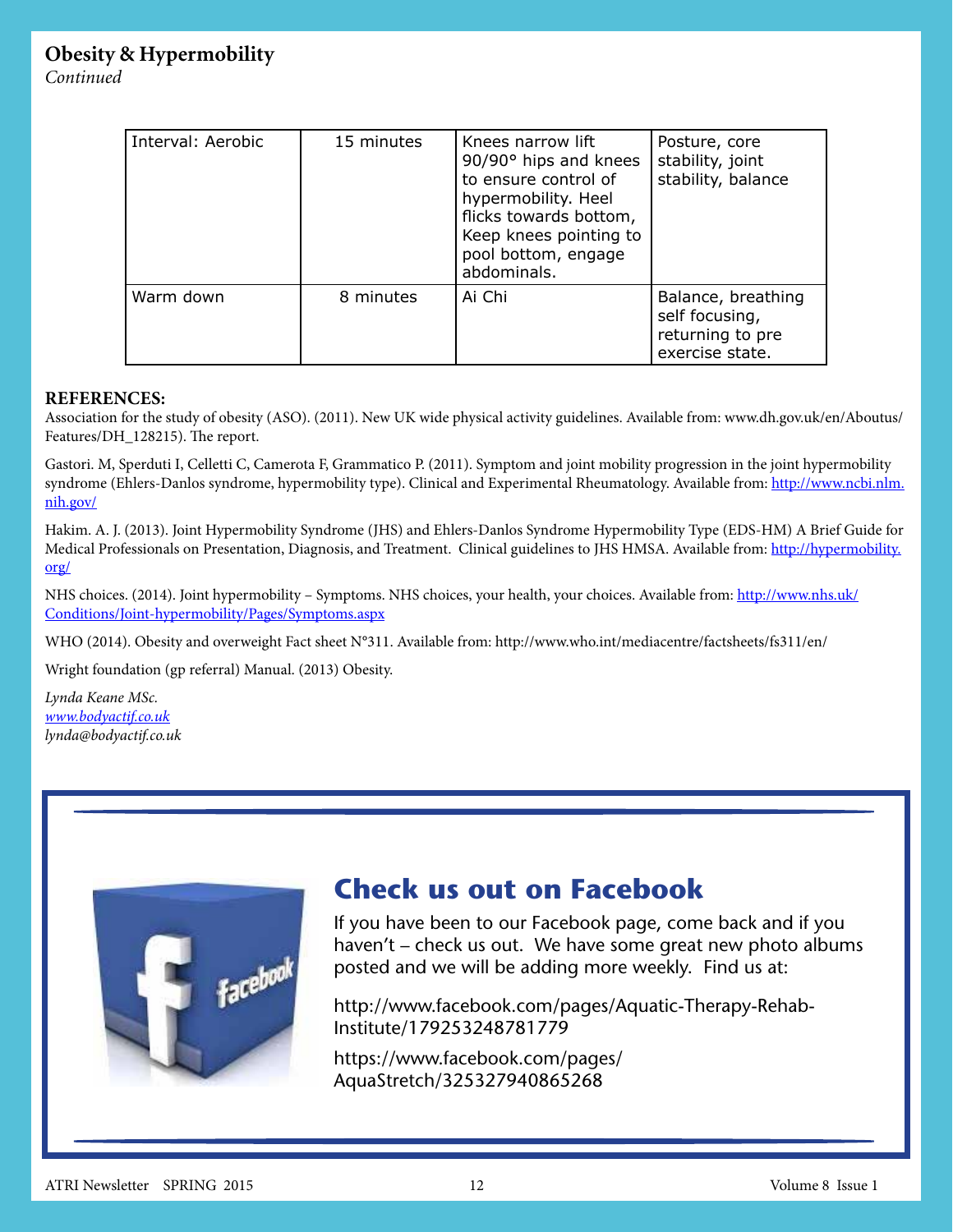## **UPCOMING EVENTS…**

**2015 National Aquatic Therapy Conferences See** *www.atri.org* **for detailed information.**

**ATRI Certification Exam offered at all National Conferences. Offered Online Anytime!**

**Featured Specialty Certificate Programs, plus PLENTY of General Education!**

**March 12-15 • Washington, DC April 30-May 3 • Chicago, IL June 23-26 • Sanibel, FL September TBA • City TBA November 12-15 • Chicago, IL**

### **2015 Professional Development Days**

*February 28-March 1 • Omaha, NE March 21-22 • Dallas, TX April 11-12 • Seattle, WA April 18-19 • Morgantown, WV September 26-27 • Tucson, AZ October 3-4 • Boston (Canton), MA October 10-11 • Birmingham, AL October 17-18 • Allentown, PA*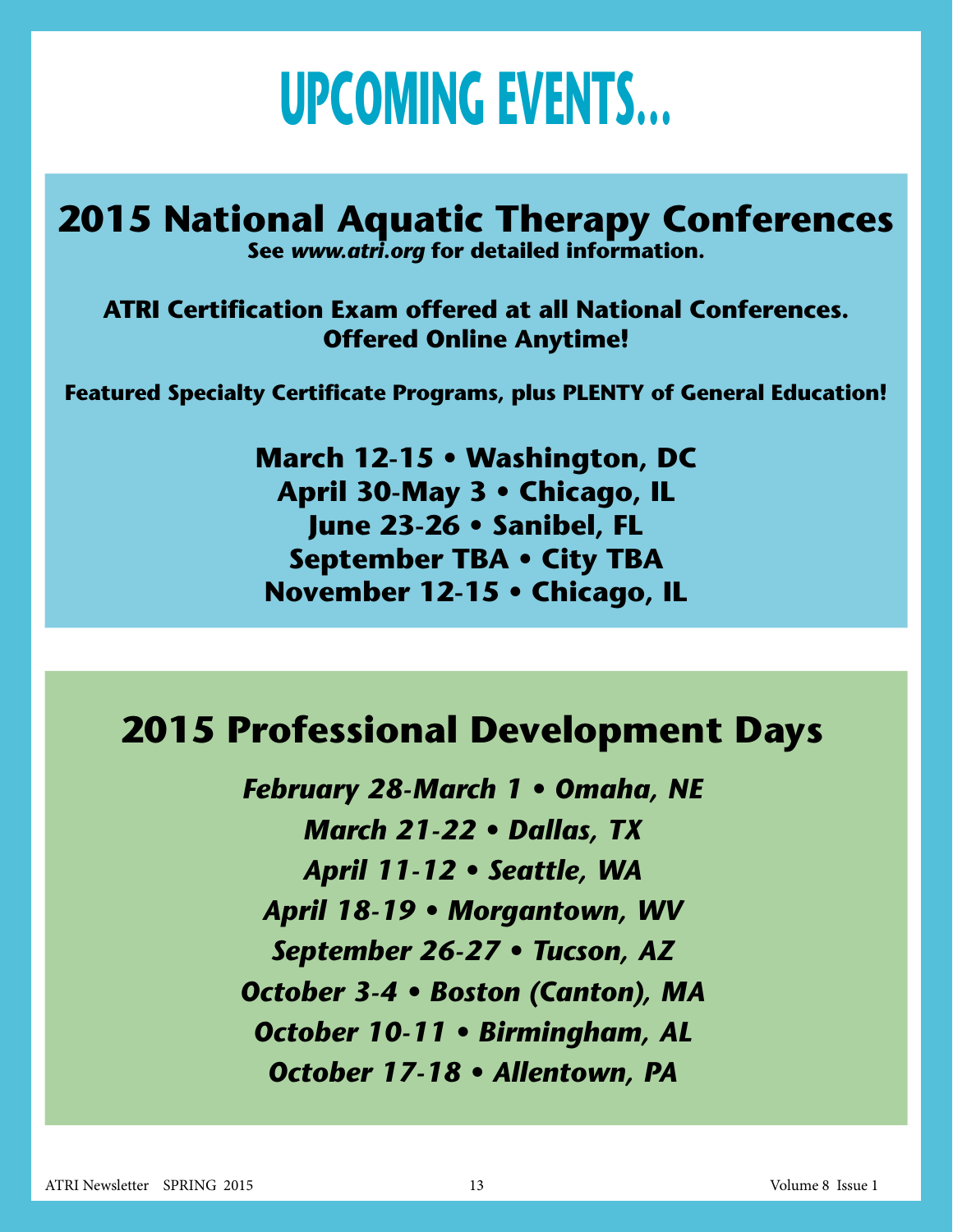### **A Closer Look at 2015 National Aquatic Therapy Conferences…**

### *March 21-22 • Washington, DC*

- Intro. to Aquatic Therapy and Rehab
- Low Back Pain Strategies
- Intro to Aquatic Warrior
- Adult Neurological Applications Specialty Certificate Program
- Clinical AquaStretch™ for Orthopedic Diagnoses Specialty Certificate Program
- Aquatic Rehab for Non-Therapists
- Shoulder Strategies and Progressions
- Mental Health and Aquatics
- Pediatrics: 3 months to 6 years
- Treatment for Chronic Pain and Addiction
- Sensory Integrated Imagery
- Functional Core Balance
- Spinal Injury Techniques
- ATRI Certification QuickPrep
- Modifications and Progressions for Orthopedic Issues
- Neuromuscular Conditioning

### *April 30-May 3 • Chicago, IL*

- Intro. to Aquatic Therapy and Rehab
- AquaStretch™ Essentials and Review
- Adult Neurological Applications Specialty Certificate Program
- Clinical AquaStretch™ for Orthopedic Diagnoses Specialty Certificate Program
- Dynamic Stability with Pilates
- Manual Options for the Hand and Wrist
- Integrated Balance
- Treatment for Complex Medical Patient
- Bad Ragaz for Neuromuscular Re-education
- ACL Rehab
- Neuro Bootcamp
- ATRI Certification QuickPrep
- Inflammation and Aquatics
- Parkinson's Disease: Improving Functional **Mobility**

### *June 23-26 • Sanibel, FL*

Celebrating 20 Years of Ai Chi! Earn an ATRI Specialty Certificate by taking all six Ai Chi courses offered below:

- Intro. to Aquatic Therapy and Rehab
- Functional Core Balance
- Ai Chi International
- Orthopedic Functional Progressions
- Pediatrics: 3 months to 6 years
- The Fatherland: Ai Chi from Japan
- LBP and the Pilates Concept
- Low Back Pain Strategies
- Ai Chi Basic and Development
- ROM, Stabilization, Balance for Endurance and Strength
- Neurospine Warrior Rehab
- Manual Options for the Hand and Wrist
- Clinical Applications of Ai Chi
- Gait, Balance, Proprioception and Coordination
- Trunk-Centered Movement
- COREssentials for Abs & Back
- Fitness Applications of Ai Chi
- Integrated Balance
- Improving Outcomes for Chronic Pain Patients
- Shoulder Strategies and Progressions
- Treating Complex Conditions and Secondary Issues
- COREssentials for Knees & Hips
- Body/Mind Ai Chi
- ATRI Certification QuickPrep
- Water Roundtable
- COREssentials for Balance
- AquaStretch™ in the Home Exercise and Group Setting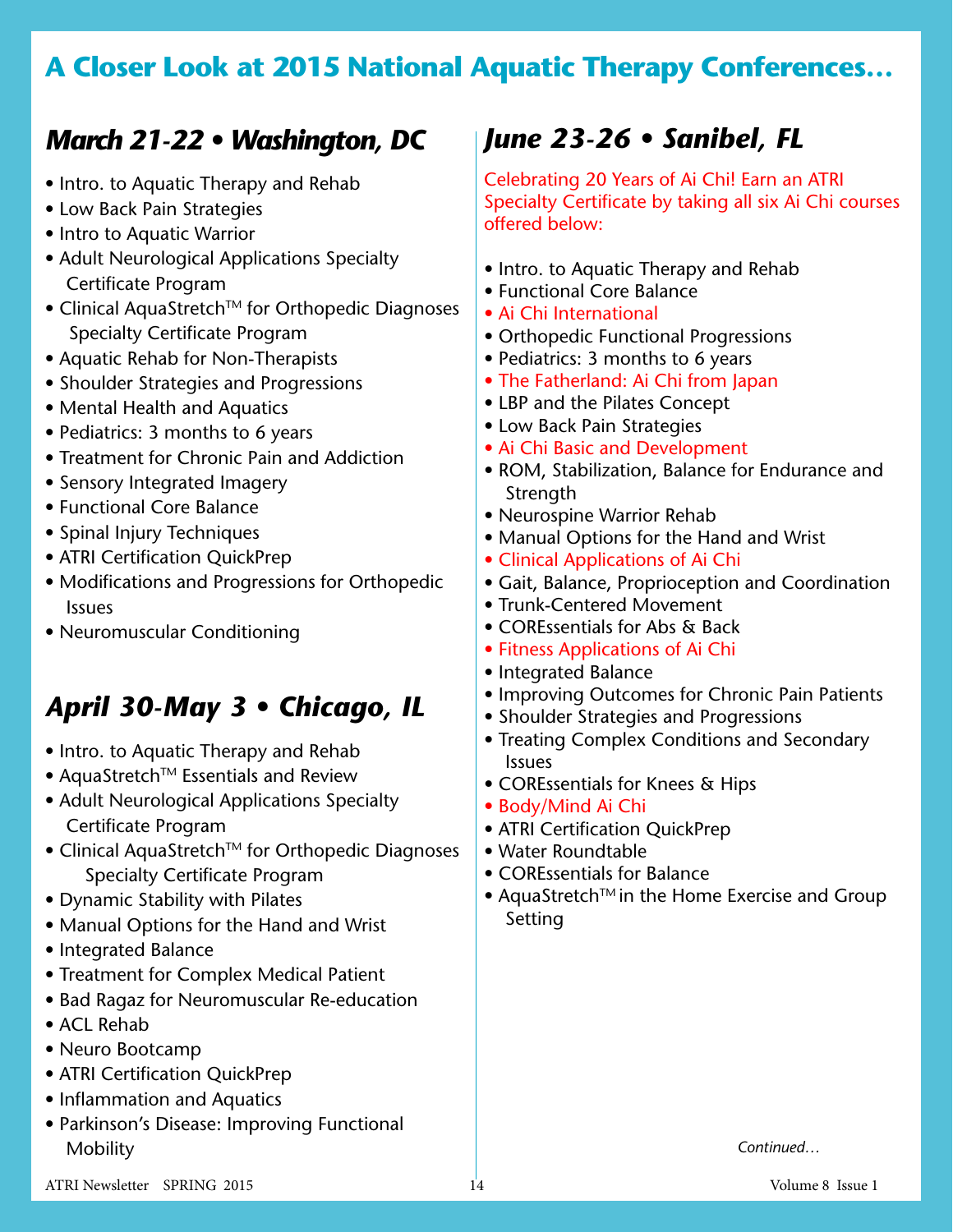#### **A Closer Look at 2015 Professional Development Days…** *Continued*

### *February 28-March 1 • Omaha, NE April 11-12 • Seattle, WA*

- Intro. to Aquatic Therapy and Rehab
- Interactive Posture: Improving Dynamic Alignment and Function
- AquaStretch™ Basics: An Active Aquatic Release Technique
- Aquatic Applications for the Neck and Shoulder

### *March 21-22 • Dallas, TX*

- Intro. to Aquatic Therapy and Rehab
- Ortho and Neuro Techniques
- Neurological Strategies
- Bad Ragaz for Neuromuscular Re-education
- Corrective Core
- Spinal Injury Techniques
- Intro. to Aquatic Therapy and Rehab
- Integrated Balance
- Inflammation and Aquatics
- PiYoChi Cardio Intervals
- Balance Progressions for Ortho and Neuro **Deficits**
- Safety and Liability Protocols
- BackHab

### *April 18-19 • Morgantown, WV*

- Intro. to Aquatic Therapy and Rehab
- Progressions for the Back and Neck
- BackHab Certification
- Stoke Rehabilitation
- Tackling the Lower Leg and Foot

### **2015 Equipment Suppliers and Sponsors**

**Special Thank You** to our 2015 Equipment Suppliers and Sponsors. Please be Sure to visit their websites and check out what they have to offer. Watch the weekly elist and Facebook posting for special discounts on their products.

| <b>Kiefer</b>     | www.kiefer.com                 |
|-------------------|--------------------------------|
| <b>AquaJogger</b> | www.aquajogger.com             |
| <b>Nekdoodle</b>  | www.nekdoodle.com              |
| <b>AquaLogix</b>  | www.aqualogixfitness.com       |
|                   | NZ Manufacturing www.nzmfg.com |
| <b>H2Owear</b>    | www.h2owear.com                |
| <b>Stepin2now</b> | www.stepin2now.com             |

Do you have a product or service you want to promote? Consider partnering with ATRI as an equipment supplier or sponsor. We have varied opportunities for all budgets. Check out the details online at http://www.atri.org/Promo.htm or contact Monica at mgunn@atri.org for more information.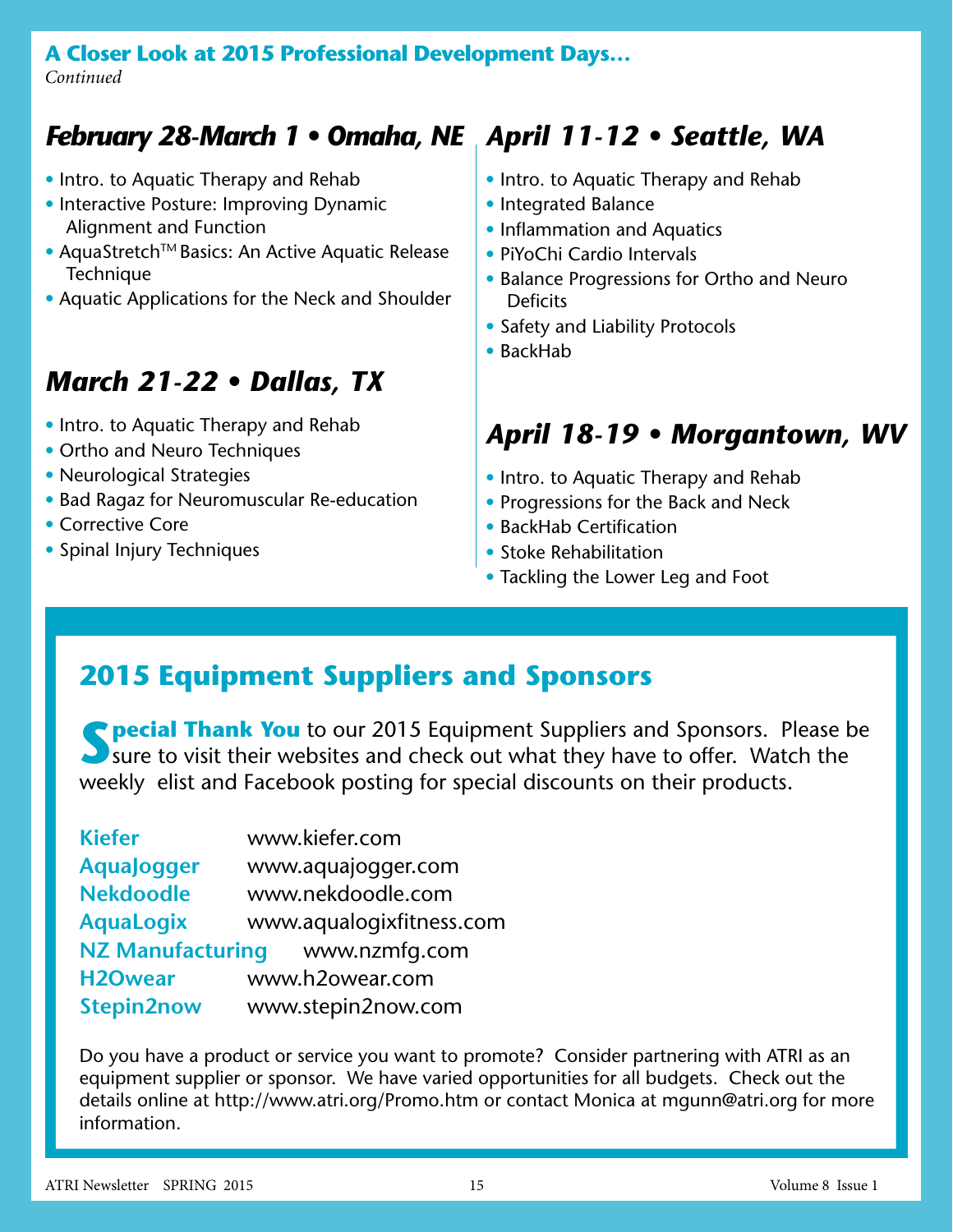### *Featured Colleague:* **Adam Wilson**

By Stephanie Rammel



dam Wilson, a native Texan, grew up in Houston Texas and received his Masters  $\Lambda$ Degree from Texas State University.

After becoming certified as a CTRS, Adam moved to Europe where he practiced as a Recreation Therapist while exploring Europe. He chose Recreation Therapy, because he felt that recreation and leisure are key motivators for clients to stay healthy and have well-being. Aquatics is a component of RT and has always been part of Adam's life. He used aquatics to help clients physically, recreationally, and functionally.

One of Adam's accomplishments in his career includes researching for and writing adaptive recreation grants for his SCI population at Rancho Los Amigos National Rehabilitation Center. He feels his best accomplishment is the creation of the Adaptive Ski program. It provided 8 newly injured SCI patients an opportunity to learn how to ski in Crested Butte, Colorado for 7 days. The best part of the experience was the opportunity for those less fortunate to experience something they might not be able to otherwise. To this day, the Adaptive Ski program is still functioning at Rancho.

Adam has lived and worked in Texas and Colorado; and currently resides in Orange County, CA with his wife and 2 boys. Adam has been facilitating Aquatic Rehabilitation for 15 years. Presently, he works as a CTRS with Physical Rehabilitation populations, including SCI, Stroke, TBI, Parkinson's, and MS. Adam tries to implement Aquatics into all appropriate treatments.

He is new to the ATRI faculty and will be teaching at the Washington DC conference March 12 – 15 and at the Chicago conference April 30-May 3. Look for his courses. He's a very popular teacher.

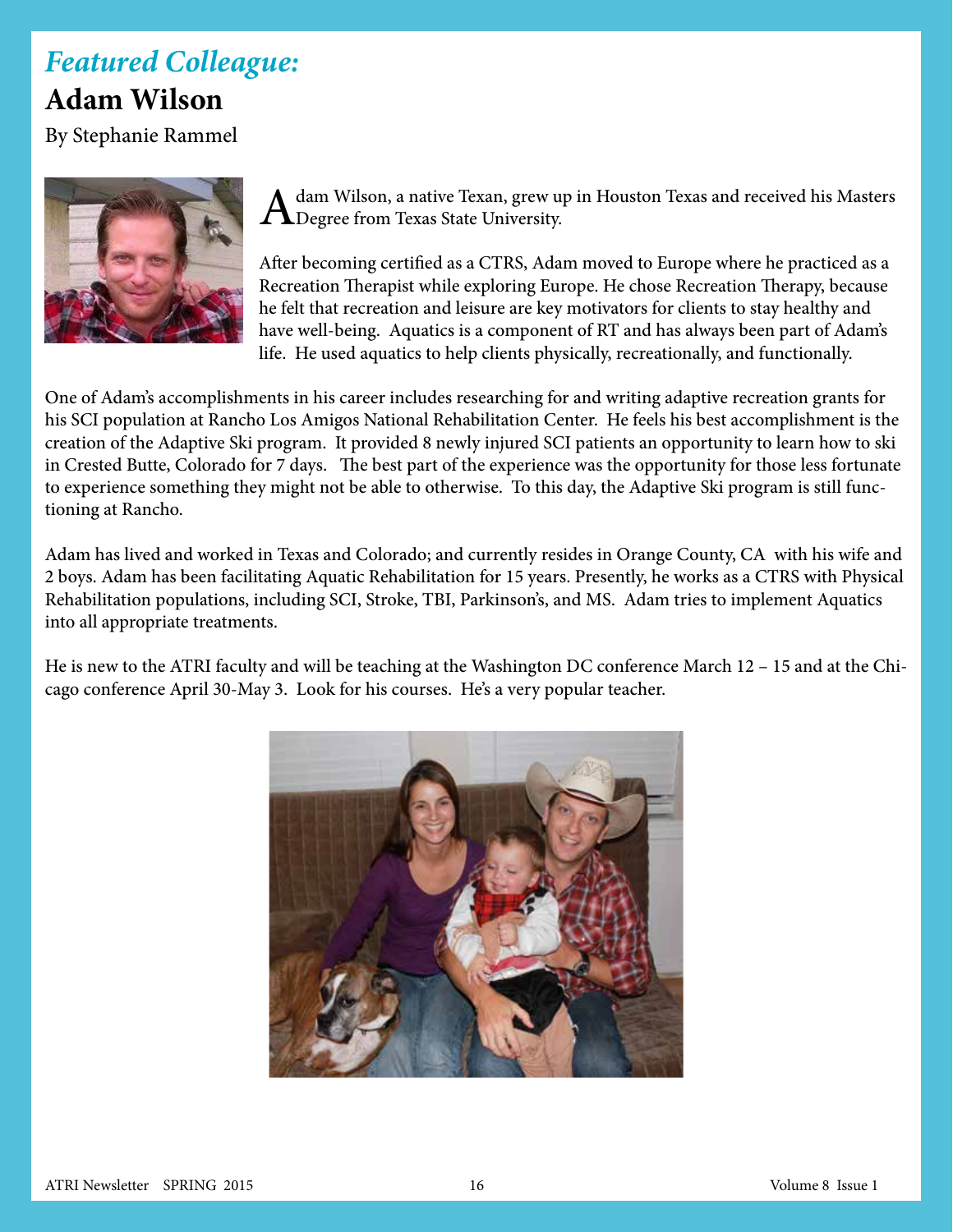## **2015 Volunteer Opportunities**

We have a great line up of events this year, and we need help to make them a success. Consider attending one of the conferences as a volunteer and receive a greatly reduced rate on the registration fee.

Regular Complete Conference Rate (Thu - Sun) \$795-\$925 Volunteer Discounted Rate \$575 Regular Specialty Certificate Program Rate \$565-\$655 Volunteer Discounted Rate \$350 Regular Full-Day Rate \$325 Volunteer Discounted Rate \$225

Volunteer positions are filled on a first come basis.

### **VOLUNTEERS RECEIVE THE SAME EDUCATIONAL OPPORTUNITY AS A REGULAR ATTENDEE.**

Volunteers select the courses they wish to attend. They are present for both the classroom and pool sessions of those courses and they receive full CEC/CEU credit.

#### **WHAT DO THEY DO?**

Volunteers serve as liaisons between the classroom and the staff. They pick up the necessary materials for each course from the registration office. They check itineraries to ensure attendees are in the right place, collect signatures for the course rosters and make the necessary announcements at the start of each course. Volunteers distribute and collect course evaluations which we rely on for future planning of conferences. They assist in monitoring the time to ensure timely transitions from classroom to pool.

> The volunteer application and registration forms are on the website: http://www.atri.org/volunteers\_2015-NATC%20Spring.htm You can contact us directly by email at mqunn@atri.org or call 712-480-0050.



#### **QUOTE FROM ONE OF OUR VOLUNTEERS:**

"Being a volunteer gave me the opportunity to learn more about ATRI on a personal level and I feel I am giving back to the staff and instructors for all their hard work."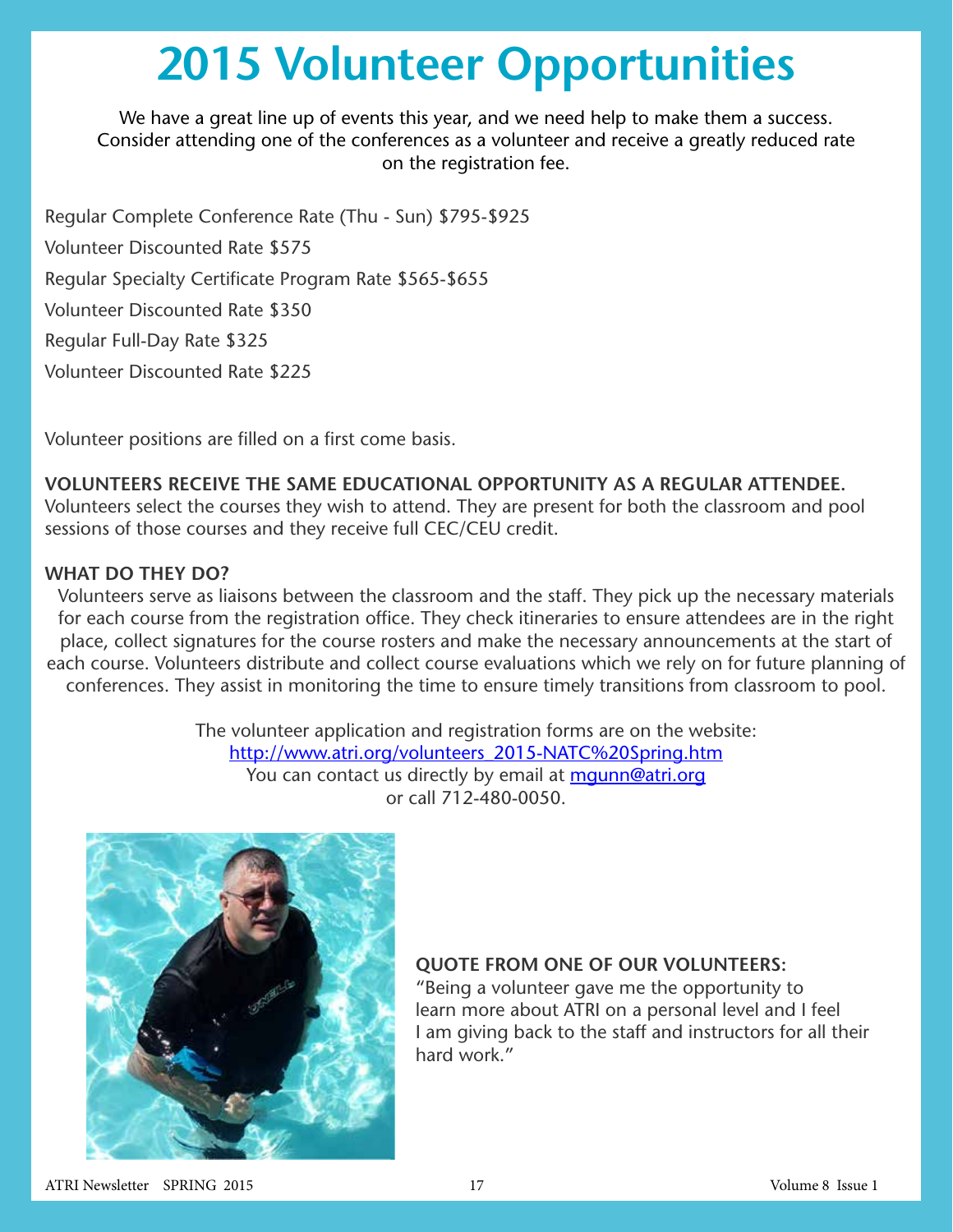### *Featured New Course:*

### **FEATURED NEW COURSE Adult Neurological Applications Specialty Certificate Program**

**Washington, DC / Thursday-Friday, March 12-13, 2015 – 15.0 credit hours Faculty: Beth Scalone, PT, DPT, OCS, ATRIC Adam Wilson, MS, CTRS** 

 **Mary Wykle, PhD, ATRIC** 

**Chicago, IL / Thursday-Friday, April 30-May 1, 2015 – 15.0 credit hours Faculty: Beth Scalone, PT, DPT, OCS, ATRIC Adam Wilson, MS, CTRS**

#### **COURSE DESCRIPTION:**

One of the largest groups of individuals seeking rehabilitative services are those with neurological-related diagnoses. For these individuals, the unique properties of water provide an ideal environment for successful rehabilitation. This 15-hour course will present aquatic therapy tools addressing the myriad of impairments found in individuals with neurological dysfunction and providing progression ideas throughout the rehabilitation process with focus on achieving the highest level of function possible.

This course presents aquatic techniques and progressions related to treating neurological impairments and improving functional mobility progressions (transfers, gait and balance, and cognitive issues impacting motor skills). Discussions on specific diagnoses such as MS, Parkinson's, post CVA, TBI and SCI will include precautions/contraindications, current evidence and clinical pearls with focus on treatment application. A review of the unique benefits to the aquatic environment will provide the clinician with wording for documenting medical necessity and justification for aquatic interventions in individuals with neurological impairments.

#### **COURSE OBJECTIVES:**

Upon completion of this course the participant will be able to:

- 1) Progress a client with neurological impairment through an aquatic therapy treatment plan throughout the recovery process with focus on improved function.
- 2) Introduce options to improve motor skills using dual tasking progressions.
- 3) Examine the benefits of the aquatic environment and various aquatic therapy techniques specific to neurological rehabilitation.
- 4) Apply current research to enhance clinical decision making in respect to neurological rehabilitation.
- 5) Safely and effectively apply aquatic therapy equipment to enhance the rehabilitation of individuals with neurological dysfunction.
- 6) Explore the factors that influence movement and the subsystems that contribute to normal postural control.
- 7) Recognize the benefits and challenges that the aquatic environment presents when working with individuals with impaired balance, proprioception and postural control.
- 8) State precautions, contraindications and treatment modifications/considerations in respect to patients with a variety of neurological diagnoses.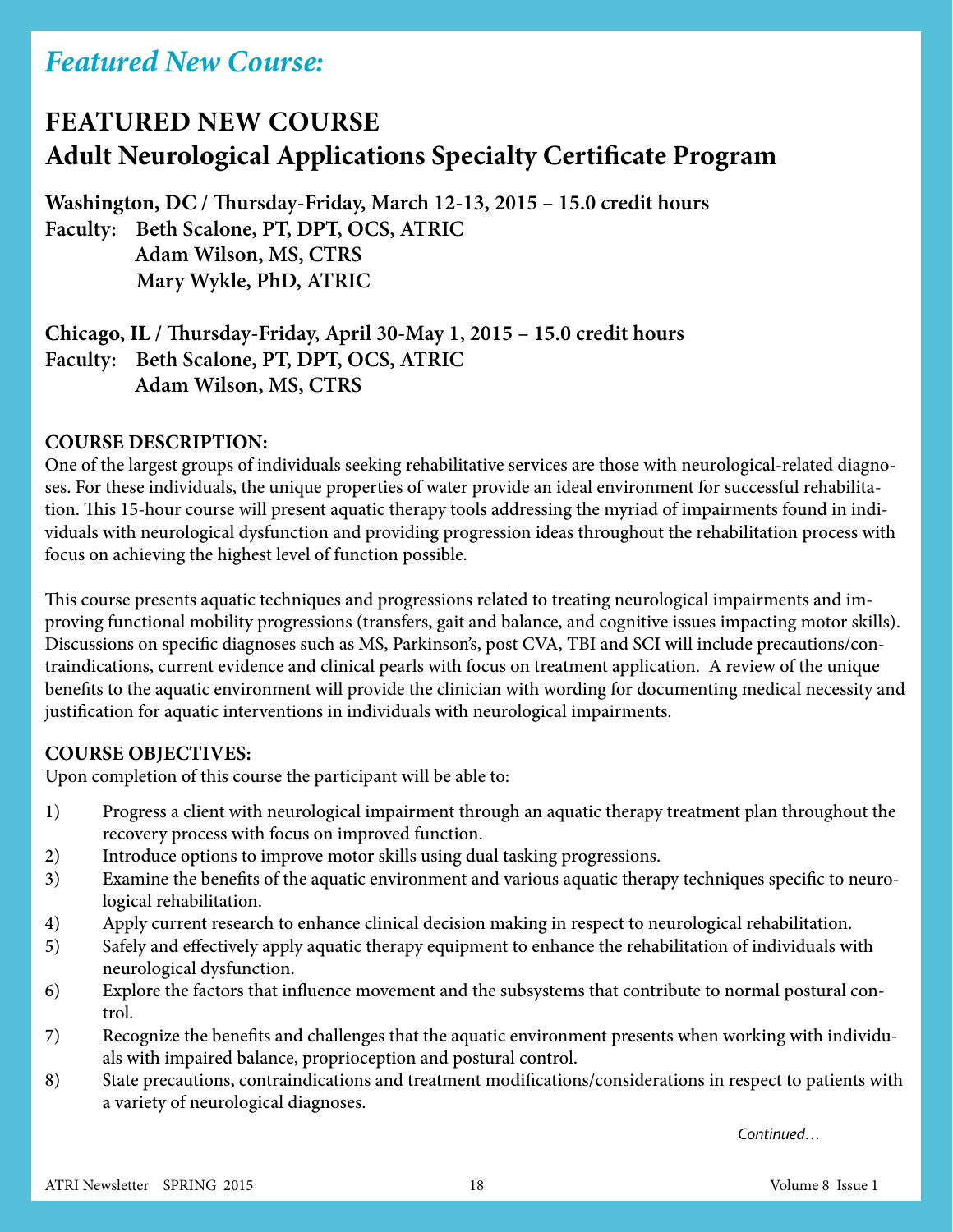### **EXCERPT FROM COURSE:** *Clinical applications for Neurological impairments*

#### **1/2 kneeling position and weight shifting**

When working on functional transfers it is important to encourage weight bearing through the heels for sit to stand and to work on transferring to affected side to facilitate normal movement patterns and reestablish righting and equilibrium reactions. The ½ kneeling position allows for both with focus on hip and trunk control without having to worry as much about knee stability.

½ kneeling

Unaffected leg forward: encourage affected side WB, weight shifts, balance and trunk Unaffected leg forward: weight shift forward and back to encourage hip extension Affected leg forward: shift weight forward and back, encourage WB through heel, increased proprioceptive feedback.



\*use care with rough pool bottoms, have the client wear a neoprene knee sleeve or place a towel under the knee to protect the skin.

The therapist should face the patient and with the patient's hands on their shoulders, this will provide feedback for midline and encourage trunk symmetry. Additionally the patient can be cued to push through arms and trunk along with the weight shift forward.

#### **Postural work: pectoral stretch**

Poor Trunk Control can lead to Kyphosis. Increased kyphosis leads to compression of rib cage, reducing lung volume, adding to fatigue and difficulty with full lung expansion. The kyphotic position also reduces the effectiveness of the abdominals. Trunk musculature plays an important function in fixating the throax, lumbar spine and pelvis to stabilize the proximal attachment of the shoulder muscles when the arms are moving. In other words, important with upper extremity function.

With stretching always perform slowly and take care to avoid stress to joints especially the shoulder Pec minor (pool side or mid pool)

 Posterior tilt the scapula with manual pressure at the inferior border of the scapula and superior lateral pressure on the anterior aspect of the shoulder. Performed unilaterally supine or sitting. It can be stretch bilaterally in sitting with back against wall. Hold for 30— 60 seconds and repeated 3 time each side.

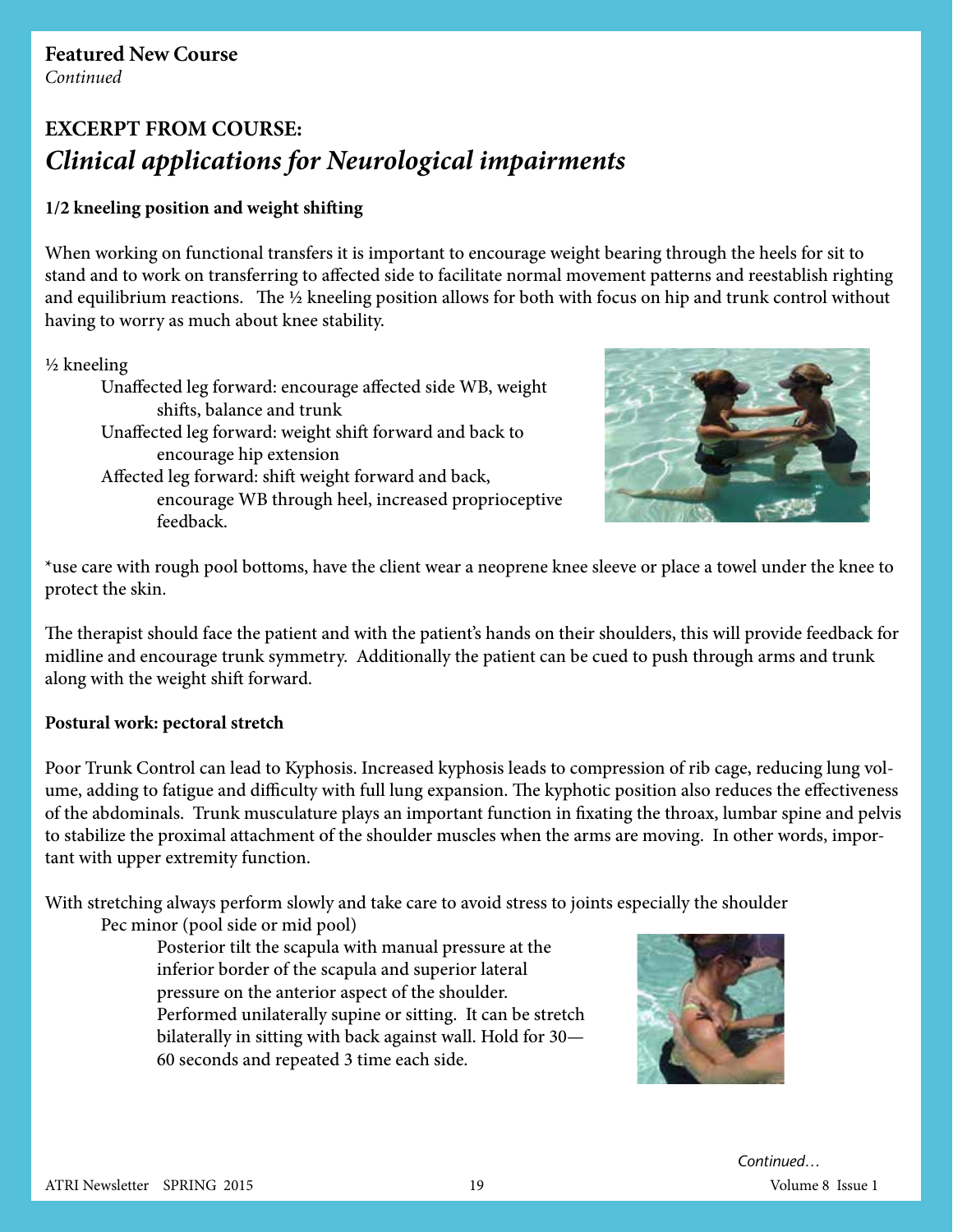#### **Featured New Course**

*Continued*

Pec minor/ major: client's back against the wall, therapist's hands are providing a

 retraction force with their hands on the anterior aspect of the shoulder. Once stretch is felt in the pectorals have client externally rotate arm placing the back of their hands on the wall and squeezing their shoulder blades back and down. Have the client gradually bring arms up into abduction without losing the contact of their hand on the pool wall. Add to the stretch have the client exhale forcefully this will bring the rib cage down and add to the stretch.







Hold 30-60 seconds, repeat at least 3 times.

To encourage postural muscle activation and reinforce proprioceptive improved alignment thus maximizing the benefit of the stretch and ensure greater carryover, follow up the stretch with postural work including scapular retractions, deep breathing in good alignment and walking backwards (preferably mid chest deep)

#### **FACULTY:**

**Beth Scalone, PT, DPT, OCS, ATRIC**, is a licensed physical therapist with over 18 years of experience in orthopedic and aquatic therapy. As the owner of North County Water and Sports Therapy Center in San Diego, she continues with hands-on clinical care in addition to her role as educator. Since graduating from the University of Connecticut in 1991, Beth has belonged to the American Physical Therapy Association and has achieved certification as a Clinical Specialist in Orthopedic Physical Therapy. In January 2006, she graduated from Boston University with a Doctor of Physical Therapy degree. Additional certifications include Certified STOTT Pilates™ instructor and Master Instructor for the Burdenko Method.

Beth not only provides continuing education for health care professionals, she is an adjunct faculty in the San Diego Mesa College PTA program, teaching Orthopedic Rehabilitation and Introduction to Pathology courses. She also provides the learning module/instruction on aquatic therapy to the University of St. Augustine San Diego Campus DPT program.

**Adam Wilson, MS, CTRS**, has been practicing as a recreation therapist for 15 years, working with all patient populations, including geriatrics, pediatrics, and those with developmental disabilities. He has used aquatic therapy techniques with all populations, including spinal cord injury as a specialty. After graduating from Texas State University in San Marcos, TX, Adam moved to Europe where he practiced as a recreation therapist. After working and traveling Europe, Adam worked in Texas, Colorado, and now works in Orange County, CA as a CTRS with physical rehabilitation populations. He tries to implement aquatics into all appropriate treatments.

**Mary O. Wykle, PhD, ATRIC**, presents for ATRI and AEA. Course development includes aquatic re-conditioning programs for the Army and USMC. Additional programs include Aqua Pi-Yo-Chi™, Core Stabilization and Safety Training. Aquatic recognitions include: AEA Global Award for Lifetime Achievement (2010); ISHOF Adapted Aquatics Award (2007); ATRI Aquatic Professional of the Year (2006); ATRI Tsunami Spirit Award (2004) and ATRI Dolphin Award (2002).

ATRI Newsletter SPRING 2015 20 Volume 8 Issue 1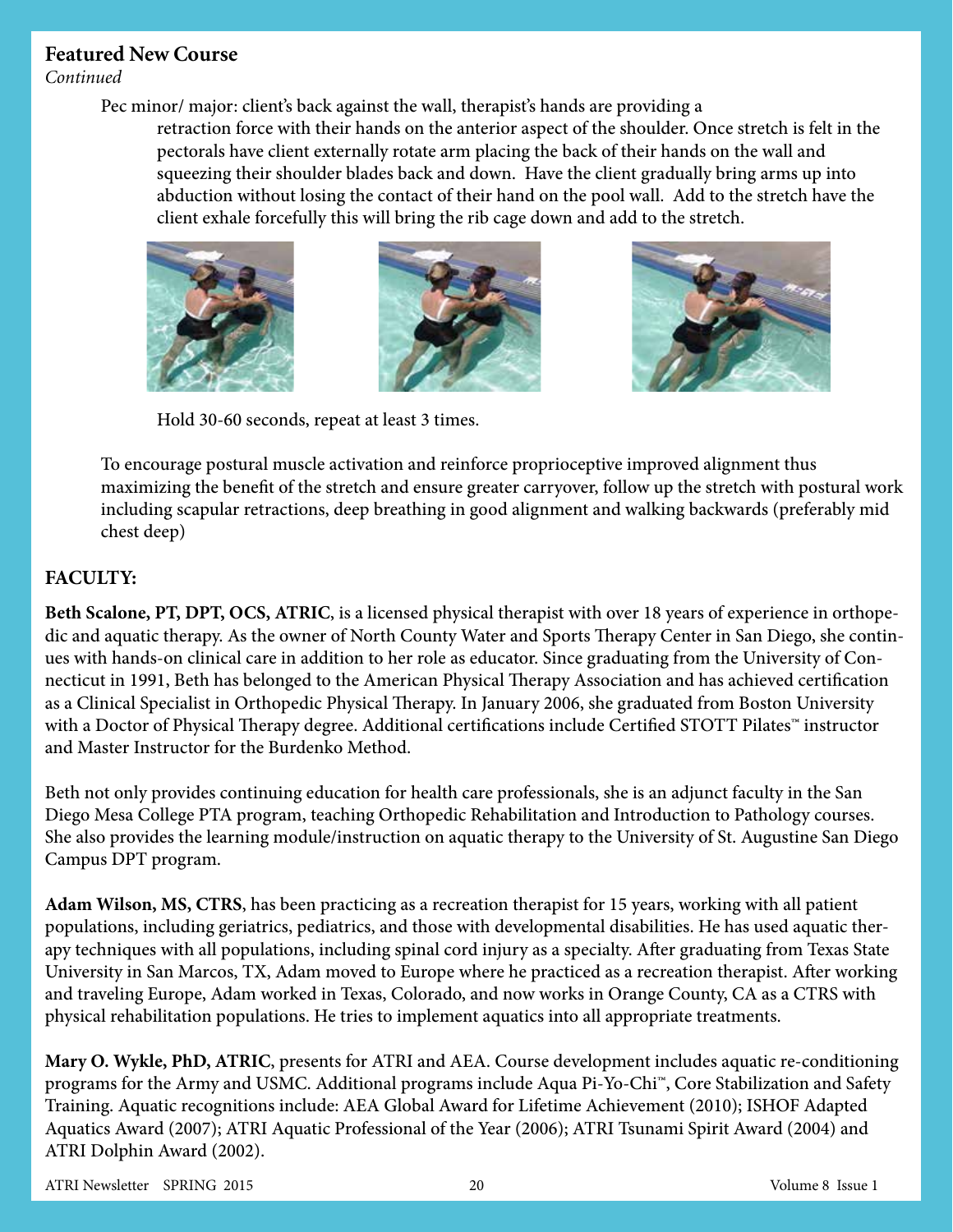### **Marketing: It Can Be Simple and Inexpensive**

J im McCormack, of Marketpace Communications in Chicago, said, "Every type of entrepreneurial enterprise requires marketing. There are no exceptions. It is not possible to succeed without marketing. It may be true that you will not need advertising. But you will require marketing. A word-of-mouth campaign is marketing. So are business cards. Your location. And even the clothes you wear. Every component that helps you sell your business is marketing. No item is too insignificant to be included."

#### **SELLING THE SERVICE**

Three types of items can be marketed: a service, a person, and a product. The aquatic therapy practitioner sells a service. Here are some ways to sell your service…

#### **Competition**

First, you must know your competition. Competition should be analyzed. Find out what other services are in the area, what they are doing, how they are doing it, what their differential advantage is, who their referral source is, what their pricing and billing is, how they promote themselves, and what their facility is like. Evaluate their strengths and weaknesses. If the competition has well-known shoulder rehab program, it is best to find a separate niche or program that will service another group.

It is important to know what the competition is doing and to borrow the good things. It is not necessary to outspend competition, but it is important to outthink them. Developing programs that competitors have without understanding the potential demand in the market can lead to failure.

Next, you must know what makes your service different from the competitions.

#### **Differential Advantage**

Practitioners should find the program's differential advantage and publicize that difference. What is it that sets this service apart from the rest? This difference will keep the service and its advertising from looking like every other one.

A differential advantage can be equipment, one-on one therapy, or groups with group enthusiasm. It can be the type of facility, the payment choices, the length of the program, or the unusual features of the program. All practitioners should be able to find their differential advantage when reviewing their service. Find the niche that's special to you, and market it.

Now we're ready to market!

#### **Free and Inexpensive Promotion Ideas**

During a promotion, the practitioner has an opportunity to boost business. To capitalize on the situation, a promotion should do one or more of the following:

- 1. Show that the service is of high quality.
- 2. Invite potential patients or referral sources into the facility to experience the program.
- 3. Let doctors and patients know that the program meets the criteria of the latest advances and trends in the industry.
- 4. Show that the clinic is involved in community service.
- 5. Increase exposure and visibility.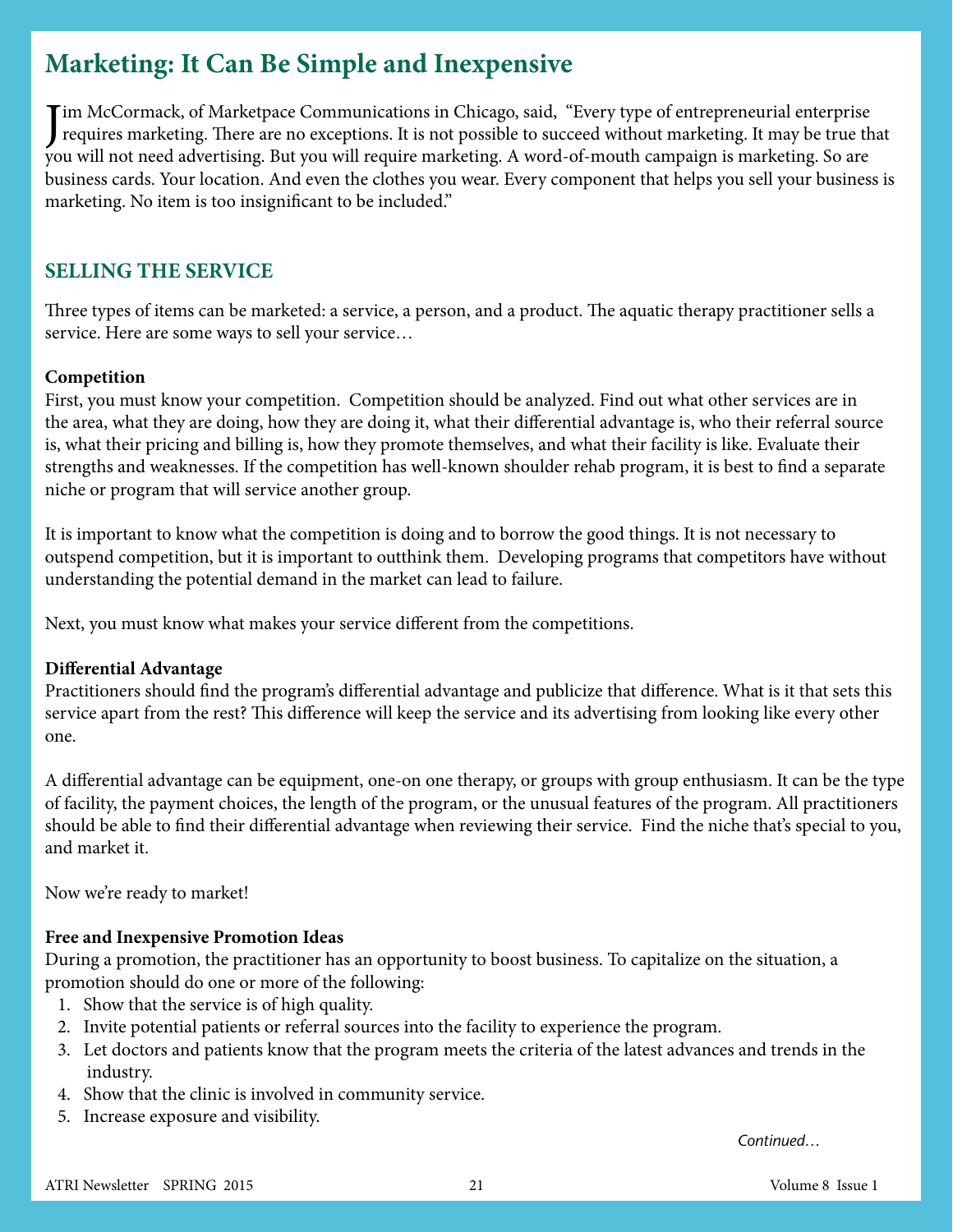#### **Marketing**

*Continued*

#### **Newsletters**

Practitioner's can write a one-page newsletter with a brief article on the benefits of the service. Include some success stories. Add photos if you can. Distribute it free to local doctors and other contacts. Email it to patients and encourage them to pass it on through email and hard copies.

• Newsletters don't have to come out regularly - just when you (or one of your patients or co-workers) have time to collect information and put it together.

#### **Media Rapport**

Get to know the health section editors of local newspapers. Act as a consultant, write articles, send press releases, and get on television. A local media representative can be an invaluable resource in an advertising program.

• Have a media tour or pool party where media representatives are able to see the facility and experience what happens during therapy. Ask the media for tours of their facilities to better understand what happens when they work.

• Develop and regularly update a media mailing or emailing list to be sure releases are reaching the right people. Check frequently to make sure contacts are still working at the facility. Call or email and ask if there's anything you can do for them.

#### **Postcards**

Before patients leave your site have them write thank you postcards to their referring MD (you can give them the words to write) and you send them out. This will increase your referrals dramatically.

#### **Stickers**

Have stickers printed with the service logo, name, address, and phone number on them. Attach them to everything. Give them to patients. If you're on a budget buy blank stickers (in a fun size, shape, or color) at an office supply store and print them from your computer.

#### **Athletic Teams**

Have coaches bring their teams in to be taken through a sample rehab or conditioning program. Spend a half-hour doing some of their traditional land drills in your pool to let them see the challenge of water. Then have them try a sample shoulder, hip or knee rehab session.

#### **Telethons**

Work with a pool or spa dealer and have him/her bring a spa onto the set of a local telethon. Fill it with water and demonstrate therapeutic technique. Be sure to emphasize that hair stays dry and the face is not in the water.

#### **Health Fairs**

Participate in a local health fair or health show. Pass out free information on the benefits of water therapy. Use photos as much as possible. Try to get a free booth or share one with someone who has the same market but doesn't offer the same service (health food store, swim apparel store, etc).

#### **Human Interest Stories**

Frequently send articles to newspapers about interesting events. Newspapers want human interest stories, not dry stories about companies or new services. For instance, if someone in the program is celebrating an eightieth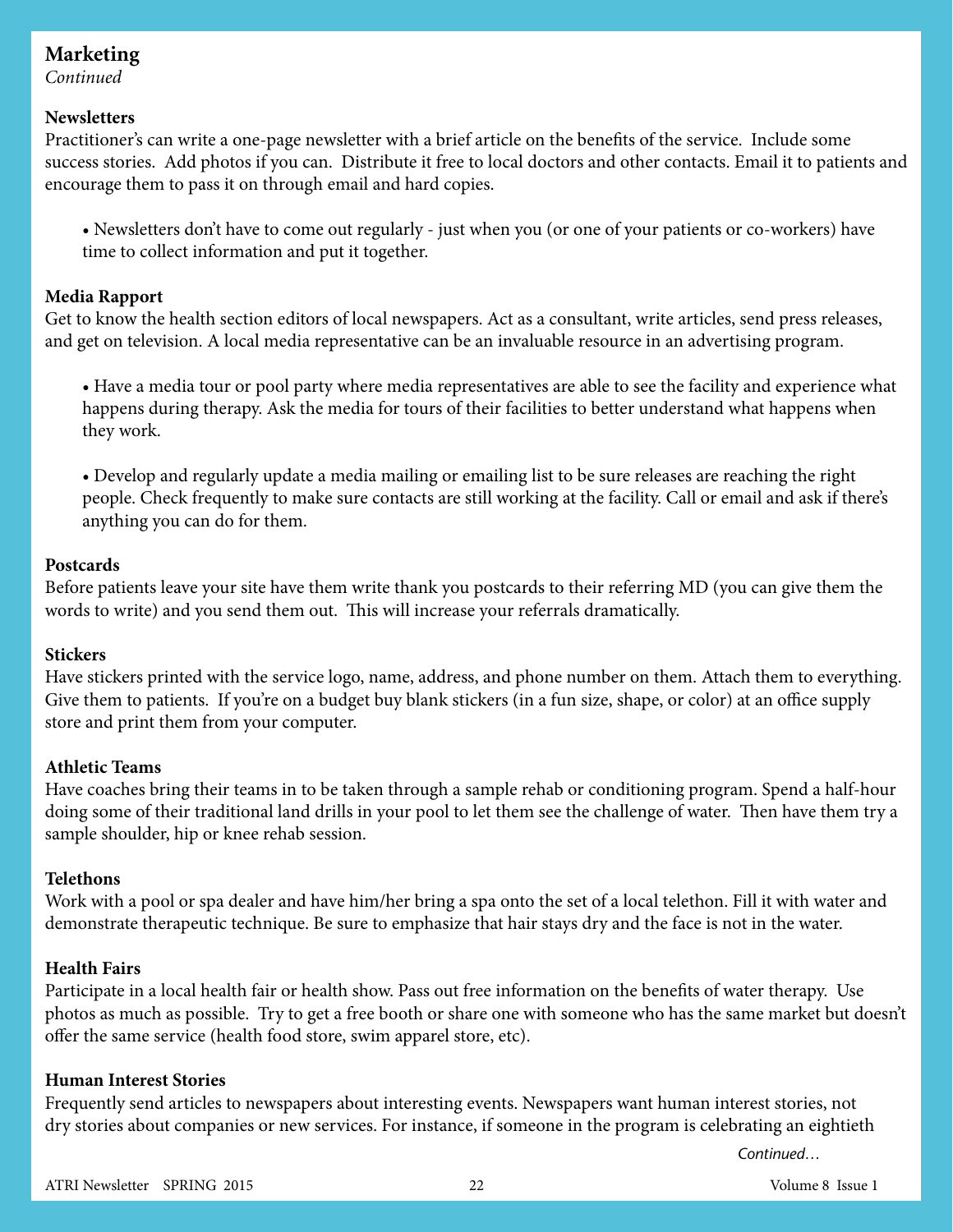#### **Marketing**

*Continued*

birthday, the media should come to the pool celebration so the participant can say how wonderful aquatic therapy has been. These stories can be about staff or patients. Just dig a bit - everyone has a story.

#### **Educational Seminars**

Host educational seminars that bring medical or aquatic professionals from out of town. This will enhance credibility. Ask people to speak for free if you pay mileage - it'll be good exposure for them and excellent marketing for you.

• You know what topics your market is interested in. If you're marketing to the doctors for referrals keep the seminars short (20 - 30 minutes) and give them a reason to come (85% pain reduction without drugs). Hot topics might be Hips, Knees, Shoulders, Back, Chronic Pain, Pediatrics, etc.

#### **Press Release Facility Changes**

Send press releases of changes in facility, staff, or services. Even if a new PT is hired for only two hours a week, a press release, (giving information about him or her and his/her education) and a photo should be sent to the newspaper.

• Many times the release will not be printed, but the ones that are will be effective free publicity. Sometimes the photo will be published with a caption - that's better than getting the entire release in. People actually look at photos!

• Send the articles and photos to small weekly newspapers and large daily ones, as well as to trade magazines. In local communities, there are often small private publications that will publish the information.

• Write short releases every time someone attends an educational seminar, when they become certified in a new technique, when you buy new equipment, etc. It's free publicity if it gets printed and it draws attention to your facility.

#### **Public Speeches**

After attending an aquatics convention or reading an aquatics book, the therapist/practitioner can share knowledge with others in the community. Line up speaking engagements with the Kiwanis, the Rotarians, the Women's Club, the Junior Women's Club, the League of Women Voters, hospital organizations and in-services. There are many things you (or a colleague who likes to speak in front of others) know that others don't. It could be the latest techniques you're using for FMS, MS, ADD/ADHD, CVA, etc. Keep the talk short (20 minutes) and educational they don't want a sales pitch.

#### **Magazine Articles for Patient Education**

The idea of writing an article scares many therapists, but they should be aware that it is not necessary to be a good writer to get articles published in local magazines, newspapers, and trade magazines. Editors will generally revise the piece for correct language and style.

• Magazines and newspapers often print educational information because people are always looking for it (and the publication needs filler). Articles carry a great deal of weight and credibility with readers. Small local magazines and health associations within the community may be especially willing to print the information. All articles should be accompanied with photos.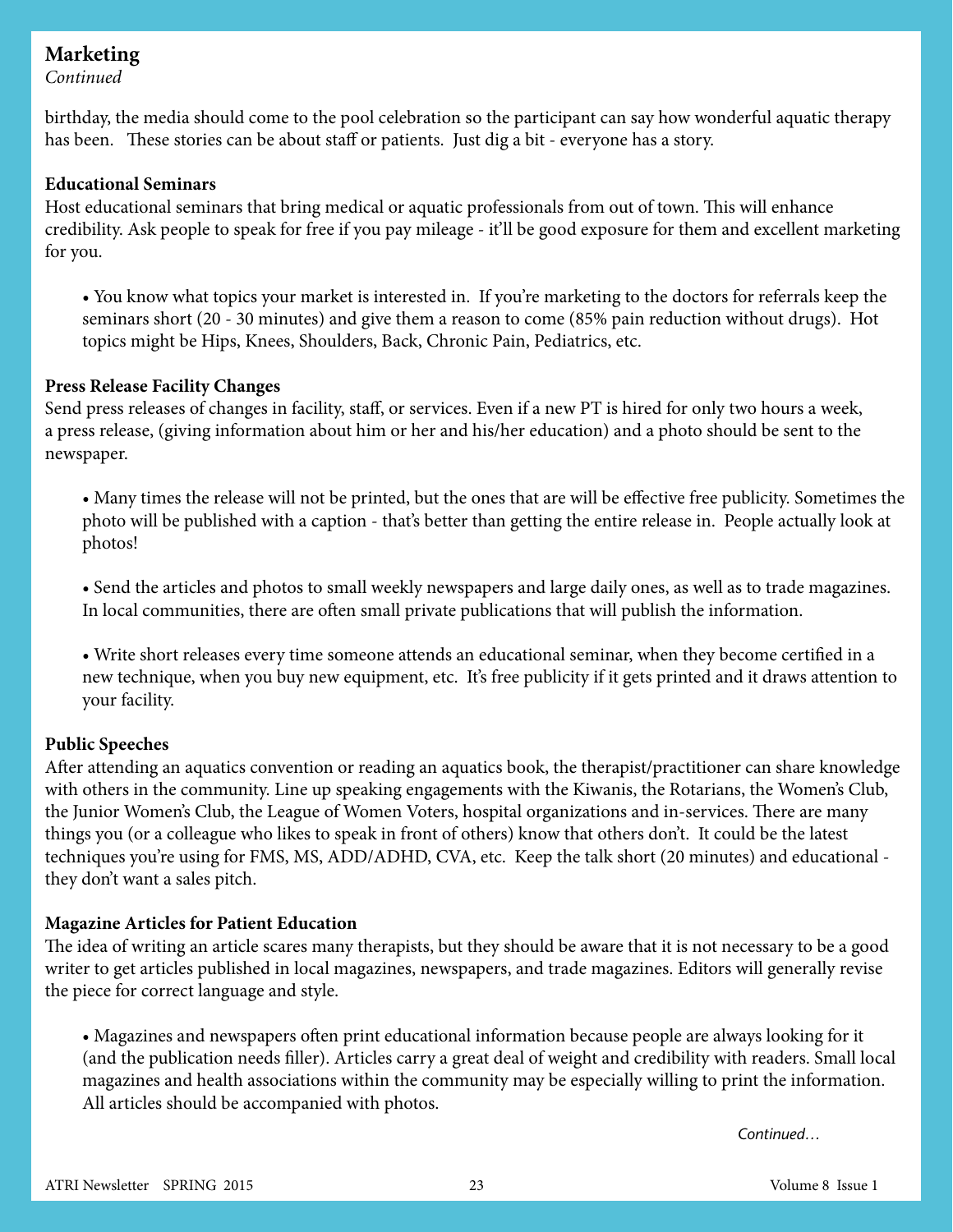#### **Marketing**

*Continued*

• Prior to submitting articles, become familiar with the types of stories local newspapers and magazines publish. Furnish them with appropriate information. The article should be timely (about something current), of local interest, and include human interest or informational news.

• After an article is published, it should be copied and sent out to doctors to give to their patients. The patient education done through articles will educate the public and let them know what to look for in a credible, highquality program.

Articles will get far more exposure than any type of advertising.

#### **WHAT TO PROMOTE**

Marketing strategies should address the seven things that doctors/patients look for when making a choice:

- 1. convenience or comfort
- 2. love, friendship, and socialization
- 3. security and safety
- 4. social approval and/or status
- 5. life, health, and well-being
- 6. profit, savings, or economy
- 7. stylishness

These seven factors should always be considered when creating and marketing an aquatic therapy program. Doctors usually want convenience and they want to look good (security that you will do a good job that reflects on them) - if you can do that for them the referrals will be abundant.

You don't need to buy expensive ads to accomplish your marketing goals. Try a couple of these ideas and enjoy your success.

*Taken from AQUATICS The Complete Reference Guide for Aquatic Fitness Professionals and Painless Strategic Planning by Ruth Sova. Available through http://mkt.com/ruth-sova.*

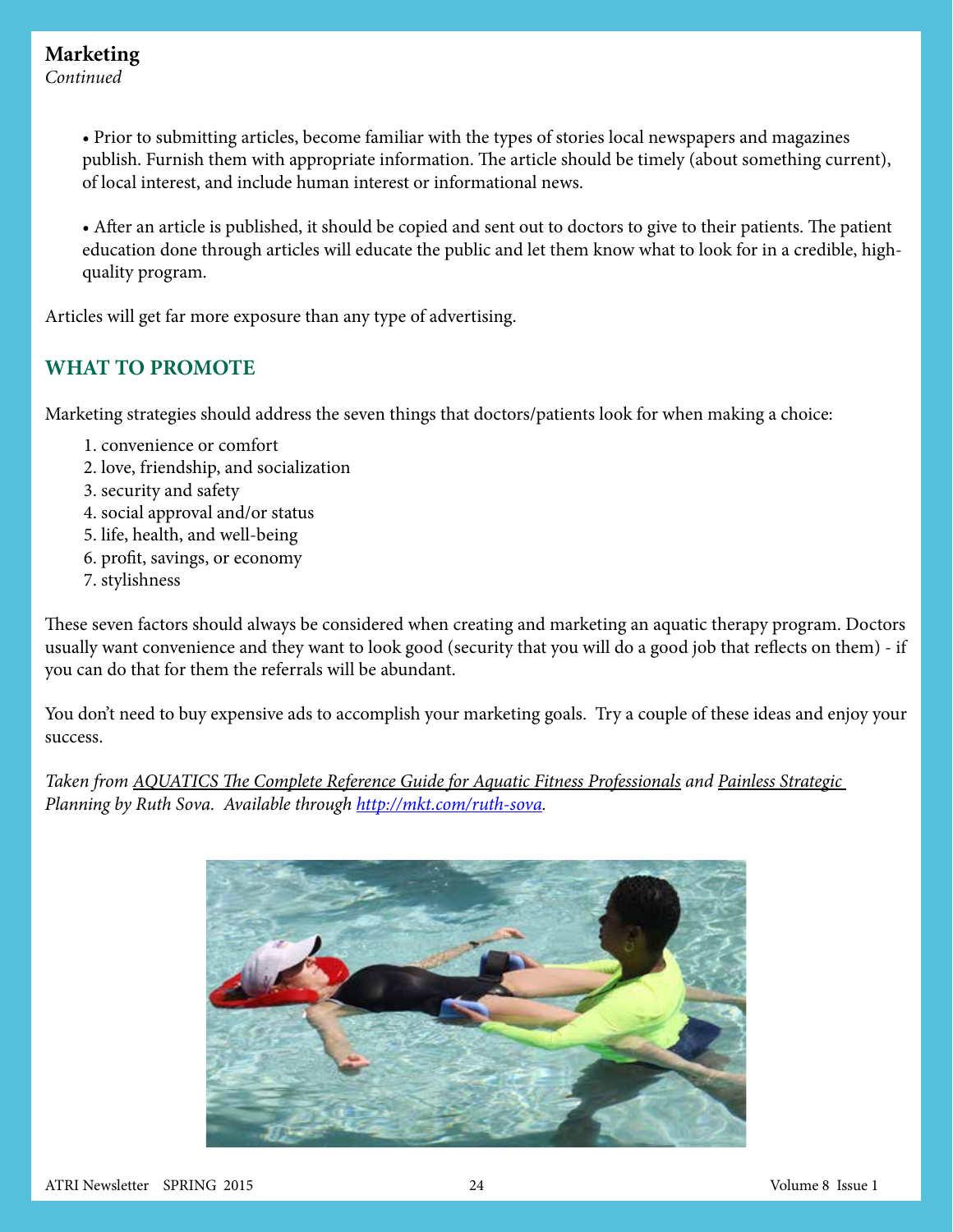### **Aquatic Evidence - FREE**

ATRI has collaborated with AEA (the Aquatic Exercise Association) with our Research Forum and you get the best of both worlds! FREE. Go to http://www.atri.org/articles/ATRI%20Symposium-IAFC%20Poster-Sessions14.pdf to read about all of the evidence listed below.

#### **RESEARCH**

- Response of aquatic activities on levels of grip strength, muscle power and lower body strength in elderly women
- Target zones for aquatic workout of healthy young and elderly women
- Comparison of heart rate and perceived exertion during a maximal exercise protocol performed in aquatic bike and aquatic elliptical
- A profile of total body weight and body mass index in women practitioners of aquatic exercises in the city of Rio de Janeiro, Brazil, during pregnancy
- Correlation between double (rate-pressure) product and perceived exertion on aquatic bicycle during maximal protocol
- The effects of a community-based, post-rehabilitation exercise program after total hip and knee replacement: a feasibility study
- AquaLogix vs. "standard" aquatic equipment in cardinal and multi-planar (PNF) patterns with patients who have non-descript low back pain
- Effects of two aerobic trainings on sleep quality, depressive symptoms, and quality of life in patients with type 2 diabetes mellitus
- Effects of two training programs of deep water running on blood pressure and functional fitness in the elderly
- Resting blood pressure and heart rate responses before and after resistance training in water in young women
- Effects of shallow water aerobic exercise training on arterial stiffness and pulse wave analysis in older individuals
- The impact of an aqua yoga session on mood states and cardiovascular responses during pregnancy
- Aqua Pilates vs land Pilates: physical fitness outcomes
- Effect of Aquatic Exercise on Fall-related Fitness and Posture Stability in Elderly Women
- Preliminary Analysis of the Effect of Aquatic Exercise (AE) on
- Physical and Quality of Life Outcomes of Breast Cancer Survivors

#### **CASE STUDY SUBMITTALS**

- Effects of Aquatic Physical Therapy Interventions on Functional Outcomes of Young Adults with Congenital Disorders: A Case Study
- Case Study: Perception of pain from an obese subject with patellofemoral pain syndrome after aquatic resistance exercises for the hip adductors and abductors

#### **BEST PRACTICES SUBMITTALS**

• Keyes Research and Development Projects Model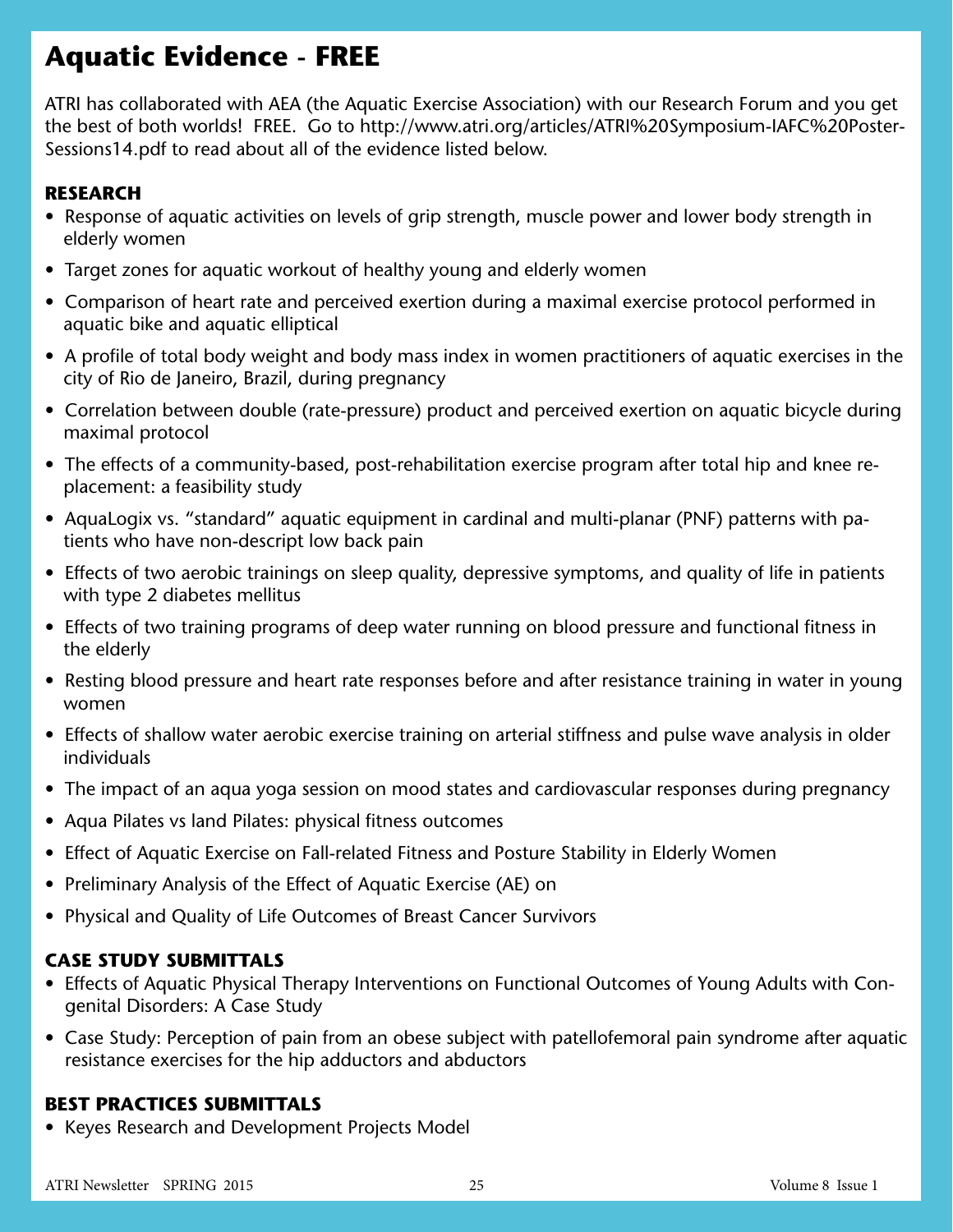### **New Course:**

### **Clinical AquaStretchTM for Orthopedic Diagnoses Specialty Certificate Program Faculty: Beth Scalone, PT, DPT, OCS, ATRIC**

*Due to the fast pace of information and the number of techniques presented, the participant will get the most out of this course if they have participated in a previous AquaStretchTM course or taken the ATRI Introduction to AquaStretchTM online course.* 

**Washington, DC** / Friday-Sunday, March 13-15, 2015 – 15.0 credit hours **Chicago, IL** / Friday-Sunday, May 1-3, 2015 – 15.0 credit hours

#### **COURSE DESCRIPTION:**

AquaStretch™ is a one-on-one, myofascial release technique performed in shallow water. The primary application of AquaStretch™ for rehabilitation of orthopedic diagnoses is to improve mobility and reduce pain allowing for more rapid progression of strengthening and return to function.

This 15-hour specialty certificate course integrates the general AquaStretch™ wellness program with advanced techniques and modifications most commonly used with clients with orthopedic problems. During the pool lab, participants will perform and perfect the manual skills required for basic and advanced AquaStretch™ applications. Lecture will include evidence-based material related to fascial connections and the AquaStretch™ theoretical principles. Clinical decision making component of the course includes specific applications of the technique along with review of precautions and contraindications related to a variety of orthopedic diagnoses. Integration of the AquaStretch™ technique into a comprehensive rehabilitation program will be included in class discussion with active participation and the sharing of ideas from participants encouraged.

#### **COURSE OBJECTIVES:**

Upon completion of this course the participant will be able to:

- 1) Identify the four theories of AquaStretch™ and clinical relevance to clients with orthopedic diagnoses.
- 2) Apply the basic four-step procedure to a variety of body regions on clients with orthopedic related impairments.
- 3) List precautions and contraindications to AquaStretch™ especially as it relates to orthopedic diagnoses.
- 4) Modify starting positions and hand grips for patients with shoulder, spine and hip impairments.
- 5) Determine direction and intensity of facilitator pressure when accenting a client's intuitive movement.
- 6) Utilize palpation, intentional movement and gravity assist to find additional adhesions not discovered with the basic, "play, freeze, pressure, move" procedure.
- 7) Integrate AquaStretch™ into a comprehensive rehabilitation program for orthopedic diagnoses.

#### **FACULTY:**

Beth Scalone, PT, DPT, OCS, ATRIC, is a licensed physical therapist with over 18 years of experience in orthopedic and aquatic therapy. As the owner of North County Water and Sports Therapy Center in San Diego, she continues with handson clinical care in addition to her role as educator. Since graduating from the University of Connecticut in 1991, Beth has belonged to the American Physical Therapy Association and has achieved certification as a Clinical Specialist in Orthopedic Physical Therapy. In January 2006, she graduated from Boston University with a Doctor of Physical Therapy degree. Additional certifications include Certified STOTT Pilates™ instructor and Master Instructor for the Burdenko Method.

Beth not only provides continuing education for health care professionals, she is an adjunct faculty in the San Diego Mesa College PTA program, teaching Orthopedic Rehabilitation and Introduction to Pathology courses. She also provides the learning module/instruction on aquatic therapy to the University of St. Augustine San Diego Campus DPT program.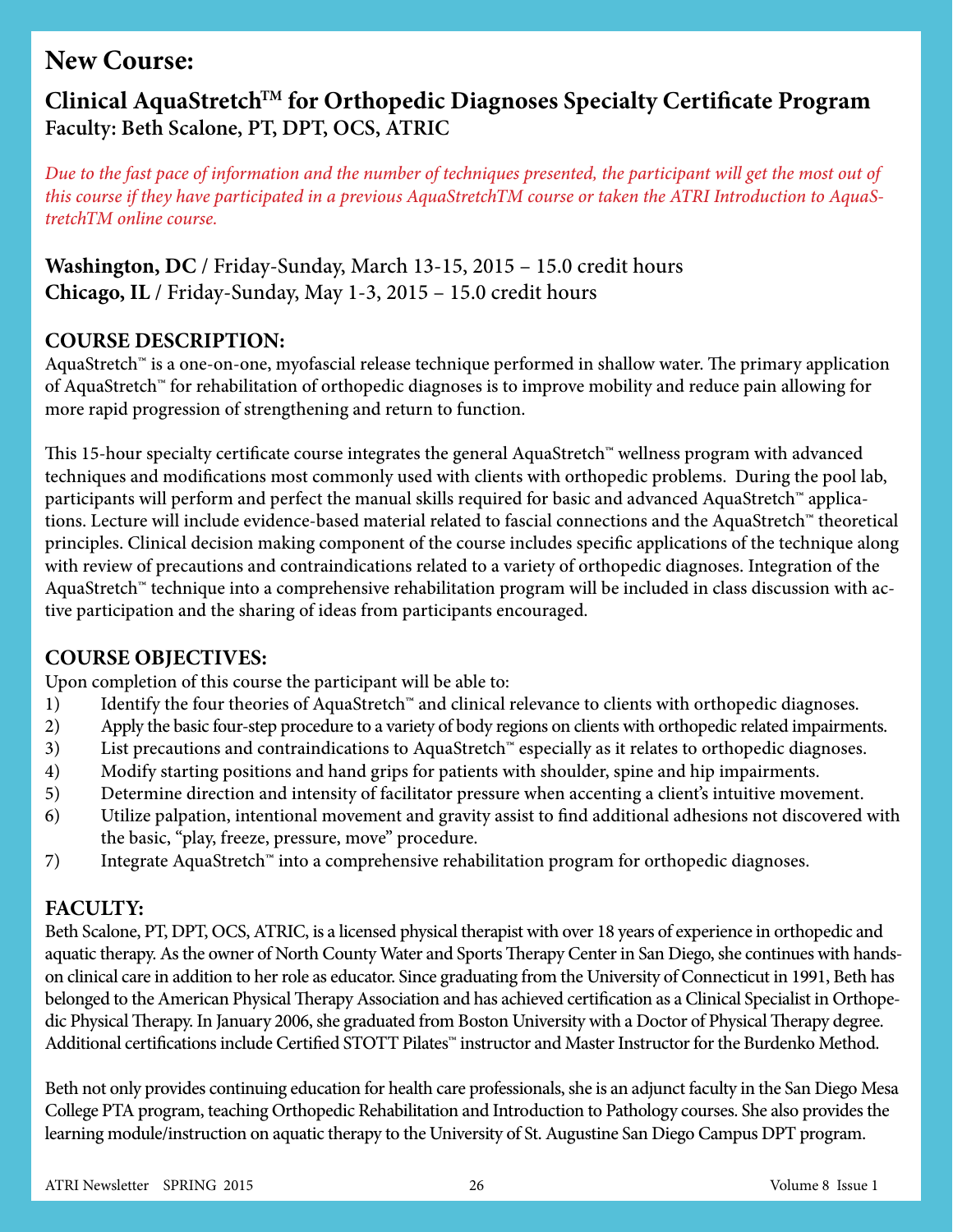### *Featured Equipment:*

### **Celebrating 30 years**

NZ Manufacturing is proud to announce the celebration of 30 years in providing the highest quality USA Made resistance exercise products for aquatic therapy. Better known from their StrechCordz® brand of aquatic products, NZ has made a name around the pool by providing a wide range of tools for water aerobics as well as water therapy programs. Rather than tooting their own horn, NZ has shared feedback from one of the highly regarded aquatic specialists in the field:



#### *StretchCordz®: Aquatic Therapy and exercise applications*

*StrechCordz resistance bands provide an opportunity for the aquatic therapist to challenge or assist a client in functional movements. When simply placing it around the client's hips while they are walking, running, lunging, squatting or standing on one leg the use of the StrechCordz:* 

- *adds resistance without increased weight bearing*
- *can facilitate control/ stability in desired plane*
- *can increase the challenge in various planes*
- *allows variability in the angle of pull and therefore resistance*
- *challenges balance and reaction time by varying the amount of pull (harder and softer, quick side to side motion etc. without warning the client)*

*By moving the band level around the body to the chest or shoulders there is an increase in abdominal activation when therapist is pulling from behind the patient and spine extensors when therapist is pulling from in front of patient. This requires greater core stability and is a way to progress integrated exercise facilitating the transfer of forces through the trunk and lower extremities.* 

*The non-elastic loop in the middle of the StrechCordz allows it to be attached to the pool rail, providing flexibility in treatment and freeing up the hands of the therapist to greater assist the patient if needed. Or simply work with a group of clients at once.* 

#### *By: Beth Scalone DPT*

If you would like to learn more about the products used by Beth Scalone and other ATRI members, contact NZ Manufacturing at 800-886-6621, or online at www.nzcordz.com, or view their corporate video https://www.youtube.com/watch?feature=player\_profilepage&v=VlD\_tgTyKWc

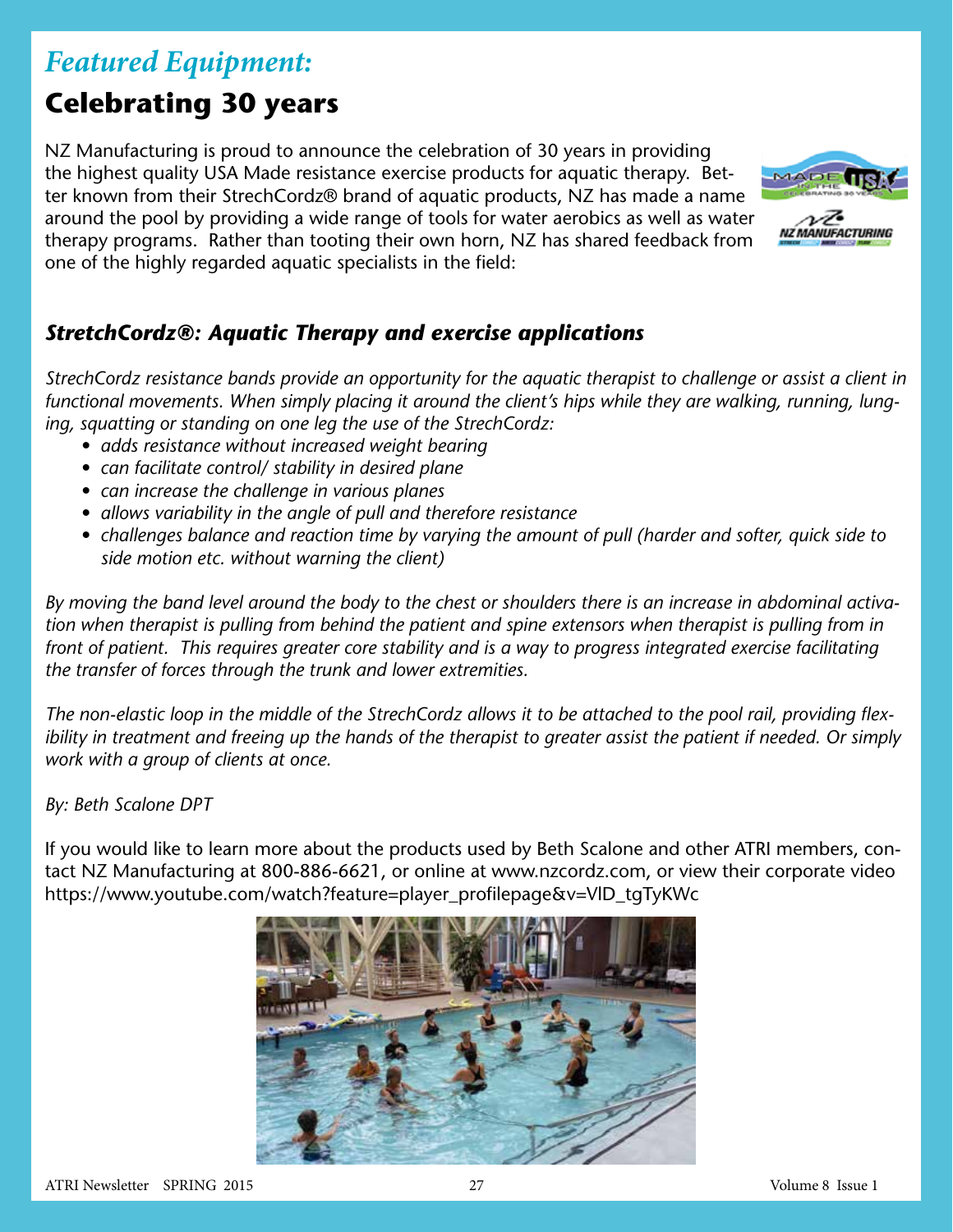### **My Favorite Exercises………**

Cince I only have the ability to treat in the water once a week, I'm not one to offer clever exercises or insightful  $\bigcup$ tips. I still have the initial appreciation myself for the subtle yet powerful aspects of aquatic therapy. Treating a wide assortment of chronic pain conditions also means that my interventions may be rather basic. I practice in a warm pool (91-93\*F) in 3.5-4 ft depths. I either see patients individually or in small groups.

So given all of the above – BackHab is my favorite go-to strategy. With BackHab I can highlight balance with slow walking cues. My patients soon gain the realization that faster and more resisted movements are not the only way to train for strength and stability. Using cues for walking with circumduction or high knees also awakens the awareness of how much the trunk is needed for central stability amid gentle movements. "Stop and go" commands also highlight balance and stability while increasing participation as I let patients take turns calling the 'stops.' Changing directions to walking sideways initially seems of little value since there is less surface area and less resistance. But with a few guided directions the emphasis to push off with the 'back' leg or pull in with the 'forward' leg soon brings new appreciation for hip abductors and adductors.

BackHab is an integrated approach that individuals can even practice on their own once they know the activities and emphasis. I definitely feel safe recommending these strategies to patients who have a home or community pool to continue with even after discharge. Thanks to Ruth for teaching the program and progressions!

#### Anita L Davis PT,DPT, DAAPM, ATRIC

# **CERTIFICATION**

When you take ATRI courses for your ATRI certification renewal, you can also use those continuing education hours for other organizations. Numerous therapy and aquatics-related organizations accept our courses and award credit as appropriate – please see www.atri.org/credentials for details. A CEC/CEU Record Sheet, which serves as your Certificate of Attendance is provided for you at the conference. You may use this Record Sheet to obtain credit. If you need additional supporting documentation, please email Angie Fischer at afischer@atri.org.

#### **The ATRI Certification Exam is offered at the following conference locations:**

#### **March 12-15 in Washington, DC**

#### **April 30-May 3 in Chicago, IL**

#### **June 23-26 in Sanibel, FL**

#### **November 12-15 in Chicago, IL**

For more information go to our website www.atri.org and click on Certification Information.

http://www.atri.org/ATRICertification.htm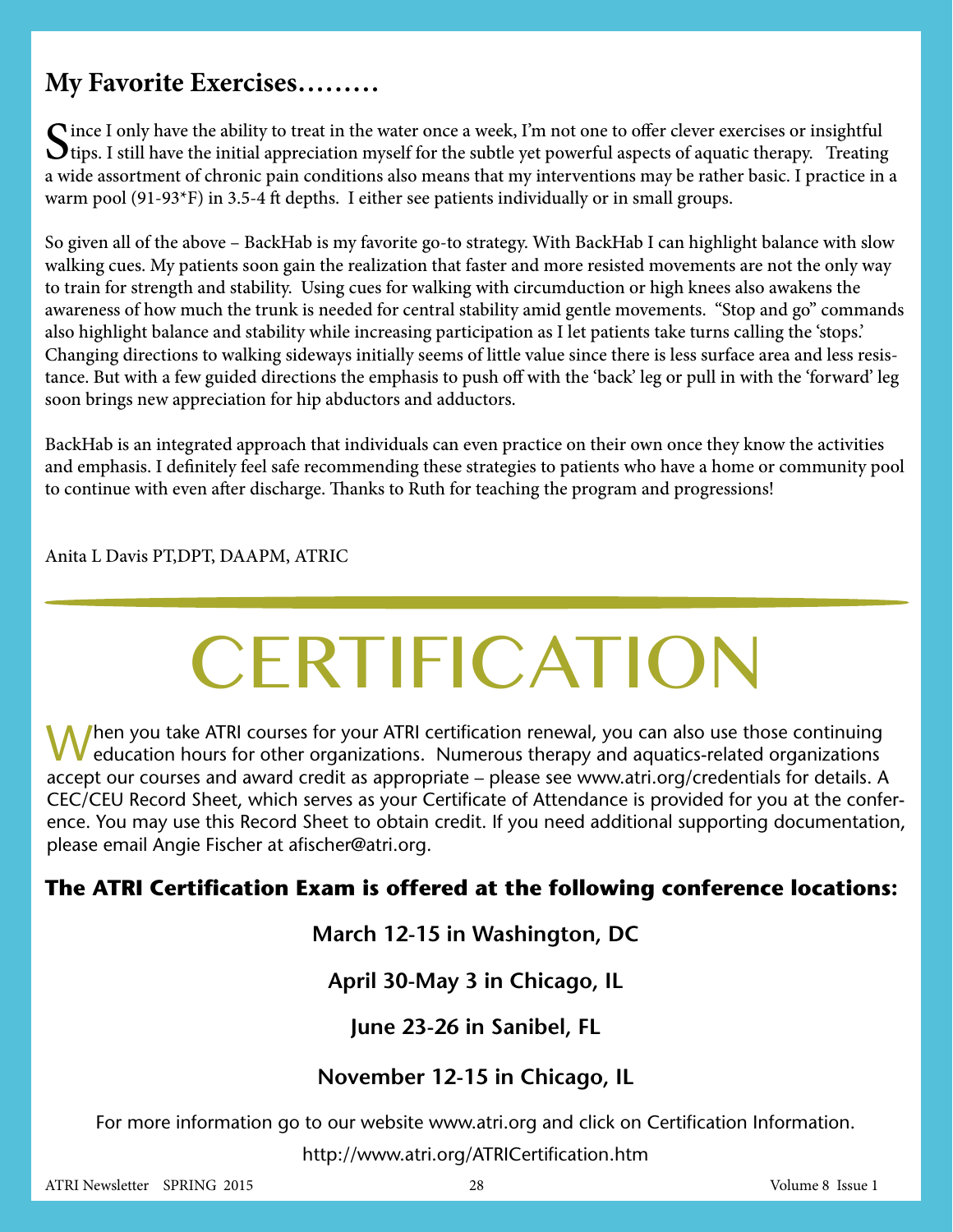### *Featured Facility:*

**Immanuel Medical Center in Omaha NE** has a state of the art aquatic center! We have been doing aquatic therapy since 1987, but opened a new facility in 2010. Our new pool is 25 x 45 feet with ramped en-

try and an adjustable/movable pool floor. We can select the depth to be anywhere including and between 0 and 6 feet. We do have warm water, 91-93 degrees.

We have up to 3 full time physical therapists and 1 physical therapy assistant who work with outpatient and inpatient populations for 1:1 skilled physical therapy. We work with patients from their adolescent years up to geriatrics. We see everything from orthopedic injuries/surgeries, to chronic pain syndromes, to neuro diagnoses like stroke, spinal cord injuries and multiple sclerosis.

We also offer a continuum of aquatic exercise options to satisfy our 700 members. We have an extensive program of-



fering with includ-

ing independent aquatic exercise to specialty classes for things like back pain as well as varying fitness levels from beginner to advanced, like water jogging, step aerobics, and Get Fit. We also offer adapted swim lessons.

We also have a new integrated program for chronic pain management, entitled COPE, Conquering Our Pain through Exercise. This 12 week pro-

gram starts with 1:1 skilled physical therapy, and

eventually transition to small group/coaching sessions, and then into community programming.

**Immanuel Medical Center will host ATRI courses February 28 and March 1 this year. Come, join us, and see this incredible facility. http://www.atri.org/PDD-Omaha15.htm**